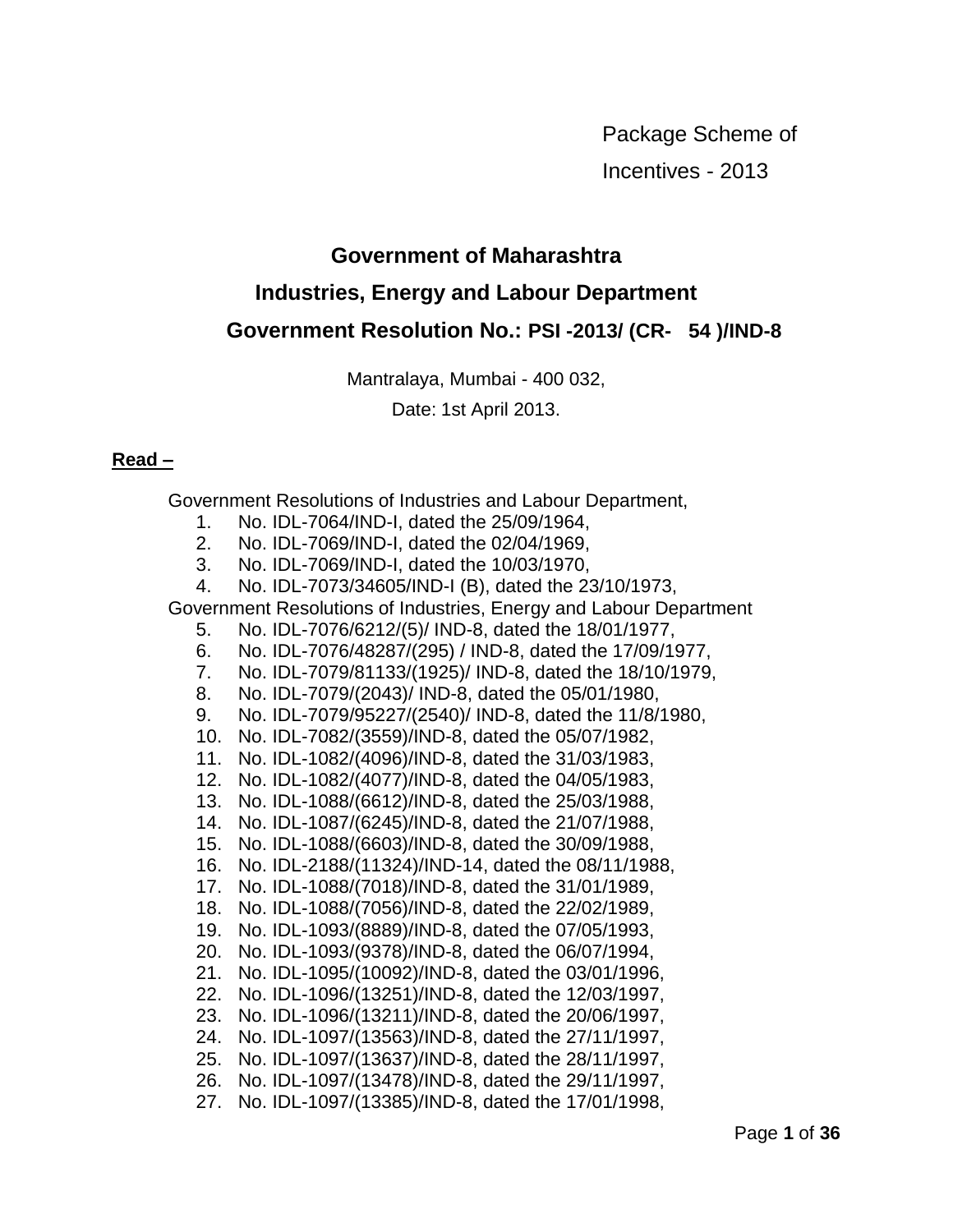28. No. IDL-1098/(121)/IND-8, dated the 11/08/1998, 29. No. IDL-1098/(293)/IND-8, dated the 30/09/1998, 30. No. IDL-1098/(109)/IND-8, dated the 31/12/1998, 31. No. IDL-1099/(620)/IND-8, dated the 31/03/1999, 32. No. IDL-1098/(351)/IND-8, dated the 16/04/1999, 33. No. IDL-1098/(351)/IND-8, dated the 29/06/1999, 34. No. IDL-1098/(620)/IND-8, dated the 30/06/1999, 35. No. IDL-1099/(780)/IND-8, dated the 09/07/1999, 36. No. IDL-1099/(884)/IND-8, dated the 29/10/1999, 37. No. IDL-1020/((5)/IND-8, dated the 23/03/2000, 38. No. IDL-1020/(204)/IND-8, dated the 12/05/2000, 39. No. IDL-1021/(CR-73)/IND-8, dated 31/03/2001, 40. No. IDL-1002/(CR-66)/IND-8, dated 16/02/2002, 41. No. IDL-1002/(CR-345)/IND-8, dated 18/10/2002, 42. No. IDL-1005/(CR-119)/IND-8, dated 02/06/2005, 43. No. IDL-1006/(CR-83 )/IND-8, dated 03/05/2006, 44. No. IDL-1006/( CR-83-Part- II)/IND-8, dated 13/07/2006, 45. No. PSI-1707/(CR-50)/IND-8, dated the 30<sup>th</sup> March, 2007, 46. No. PSI-1707/CR-101/Ind-8, dated the 24<sup>th</sup> April, 2007, 47. No. PSI-2107/CR-74/Ind-8, dated the 30<sup>th</sup> April, 2007, 48. No. PSI-2108/CR-35/Ind-8, dated the 21<sup>st</sup> May, 2008, 49. No. PSI-1708/CR-228/Ind-8, dated the  $25<sup>th</sup>$  August, 2008, 50. No. PSI-2108/CR-36/Ind-8, dated the 3rd December, 2008, 51. No. PSI-2108/CR-278/Ind-8, dated the  $4<sup>th</sup>$  December, 2008, 52. No. PSI-2108/CR-278/Ind-8, dated the 27/20/2009 53. No. PSI-2110/CR-88/Ind-8, dated the 3<sup>rd</sup> June. 2010. 54. No. PSI-2110/CR-96/Ind-8, dated the  $3^{rd}$  June, 2010, 55. No. PSI-1707/(CR-50)/Ind-8, dated the  $27<sup>th</sup>$  July, 2010, 56. No. PSI-2110/CR-92/Ind-8, dated the  $25<sup>th</sup>$  October, 2010, 57. No. PSI-1707/(CR-50)/IND-8, dated the 22<sup>nd</sup> March, 2011, 58. No. PSI-1707/(CR-50)/IND-8, dated the  $30^{th}$  June, 2011,  $30^{th}$  August, 2011, 31<sup>st</sup> Oct.2011, 30<sup>th</sup> November, 2011, 31<sup>st</sup> Jan.2011 and 29<sup>th</sup> March,2011. 59. No. III-Policy-2010/C.R. 768/Ind-2, dated 22/2/2013 60. No PSI-1707/(CR-50)/IND-8, dated the  $30^{th}$  March, 2013.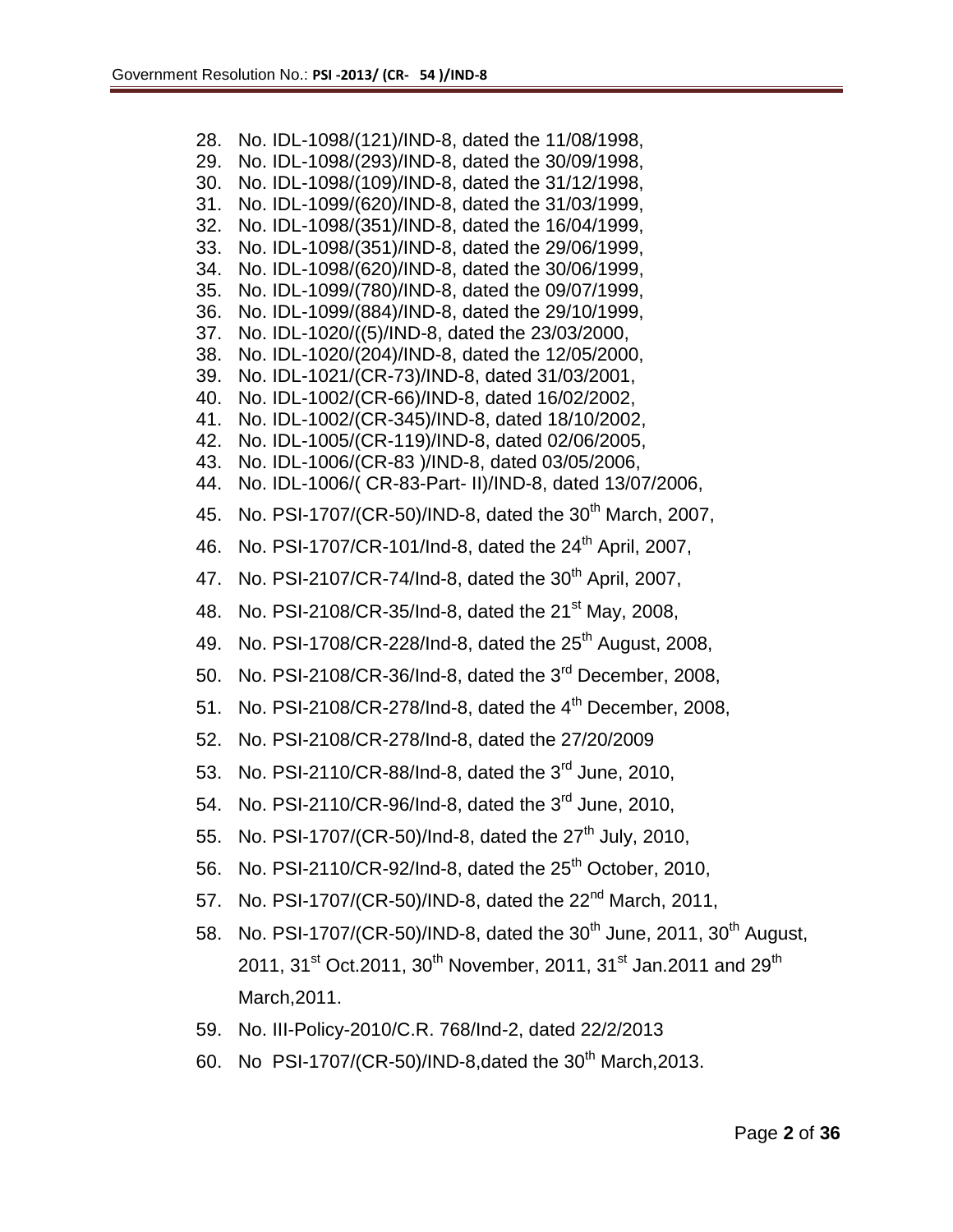### **PREAMBLE-**

In order to encourage the dispersal of industries to lesser developed areas of the State, the Government has been giving package of incentives to New Industrial Units / Expansion Units set up in the developing regions of the State since 1964 under a Scheme popularly known as the "Package Scheme of Incentives."

The Package Scheme of Incentives, introduced in 1964, has been amended from time to time. The Scheme as amended last, is commonly known as the "Package Scheme of Incentives-2007" (PSI-2007) and is operative since the 1<sup>st</sup> April, 2007.

The State has recently declared the new Industrial Policy -2013 to ensure sustained industrial growth through various innovative initiatives so as to further improve the conducive industrial climate in the State and to provide global competitive edge to the industries in the State. The policy envisages grant of fiscal and non-fiscal incentives to the Industrial units with a view to helping the units achieve higher and sustainable economic growth with emphasis on balanced regional development and employment generation through greater Private and Public Investment in industrial sector. It is therefore necessary to amend the Package Scheme of Incentives-2007, in the light of the Industrial Policy-2013 and introduce a new "Package Scheme of Incentives 2013", containing details of eligibility criteria, quantum of incentives and monitoring mechanism for administering the incentives during the period up to the  $31<sup>st</sup>$  March, 2018.

#### **Resolution**

In supersession of the Package Scheme of Incentive – 2007, which shall expire on the 31<sup>st</sup> March, 2013, the Government is pleased to accord approval to the new "Package Scheme of Incentives -2013" (PSI-2013) which will come into effect on the 1<sup>st</sup> April 2013 for a period of five years. The detailed provisions of the PSI-2013 are as follows : -

#### **1. APPLICABILITY OF PSI-2013**

#### **1.1 Period of Operation of PSI-2013 :-**

The PSI -2013, as may be amended by the Government from time to time, shall remain in operation from the 1<sup>st</sup> April 2013 up to 31<sup>st</sup> March, 2018.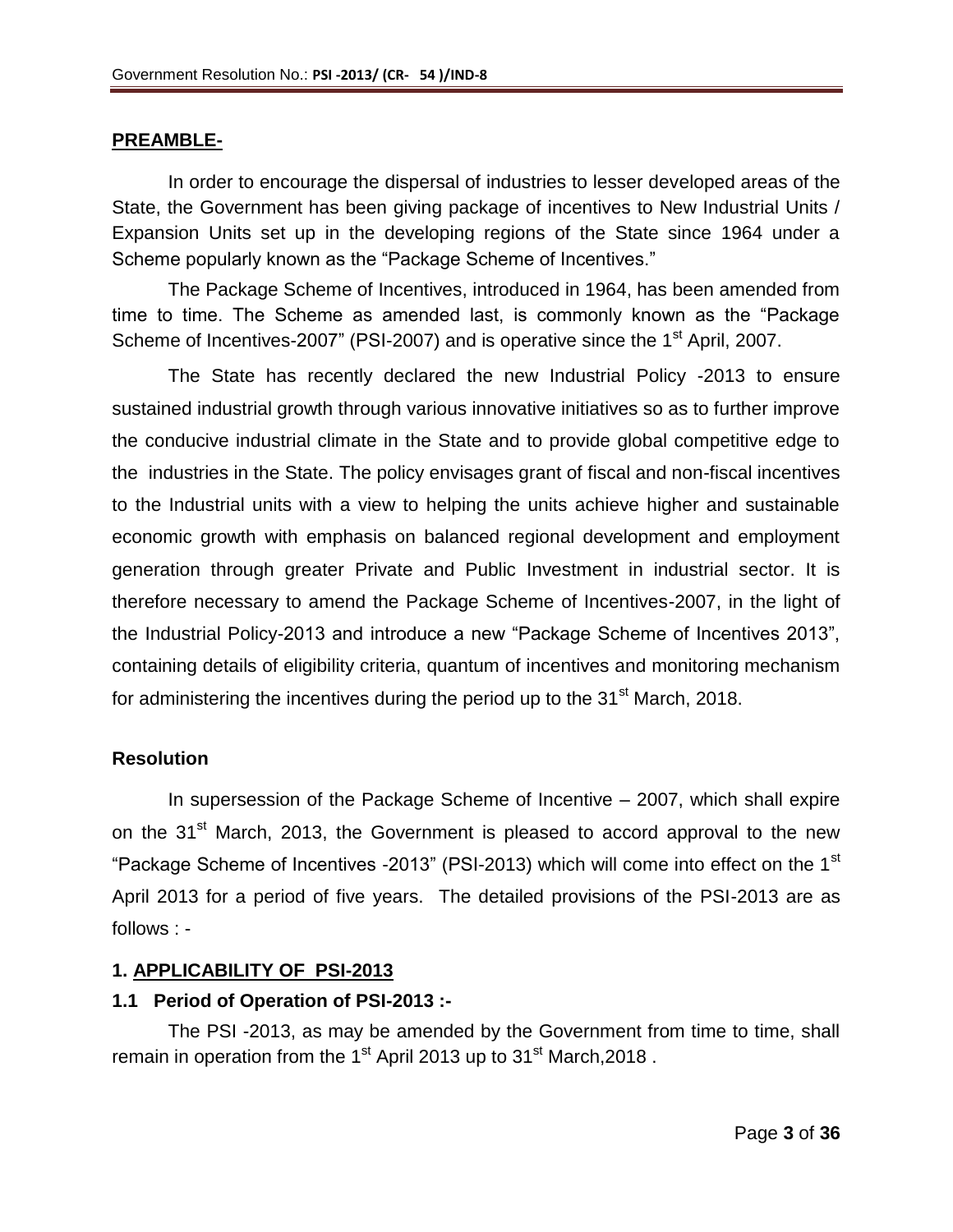### **1.2 Coverage under the PSI - 2013 :-**

The following categories of Eligible Industrial Units in the Private Sector, Cooperative Sector, Central Public Sector, State Public Sector/ Joint Sector shall be eligible to be considered for incentives under the PSI- 2013 :-

- i) Industries listed in the First Schedule of the Industries (Development and Regulation) Act, 1951, as amended from time to time
- ii) Manufacturing Enterprises as defined in the Micro, Small and Medium Enterprises Development Act, 2006. (MSMED Act, 2006)
- iii)Information Technology Manufacturing Units registered with the Directorate of Industries or the Maharashtra Industrial Development Corporation (MIDC) or the Development Commissioner, Santacruz Electronic Export Processing Zone (SEEPZ) or Software Technology Parks of India (STPI) in the State.
- iv) Bio-technology Manufacturing Units as specified by the Government from time to time, which are outside the purview of any registering authority mentioned above.
- v) Cold Storages
- vi) Mechanized Food/Agro Processing Industries in the following sectors:
	- Dairy, Fruit and Vegetable Processing.
	- Grain Processing.
	- Fish Processing.
	- Consumer foods including Packed foods.
	- Non alcoholic beverages from fruits and vegetables.
- vii) Central Public Sector Units which satisfy the qualifying criteria as defined in Para No.2.2.(iii) given below.

### **1.3 Classification of Areas for PSI-2013 :-**

For the purposes of the PSI- 2013, detailed talukawise classification of different areas of the State as Group, A /B/ C/ D/ D + etc., on the basis of their level of industrial development shall be as given in Annexure-I to this G.R. where -

- (i) **Group A:** Denotes Industrially developed areas
- (ii) **Group B:** Denotes Areas where some industrial development has taken place, but are less developed than the areas under Group A.
- (iii) **Group C:** Denotes Areas, which are less developed than those covered under Group B.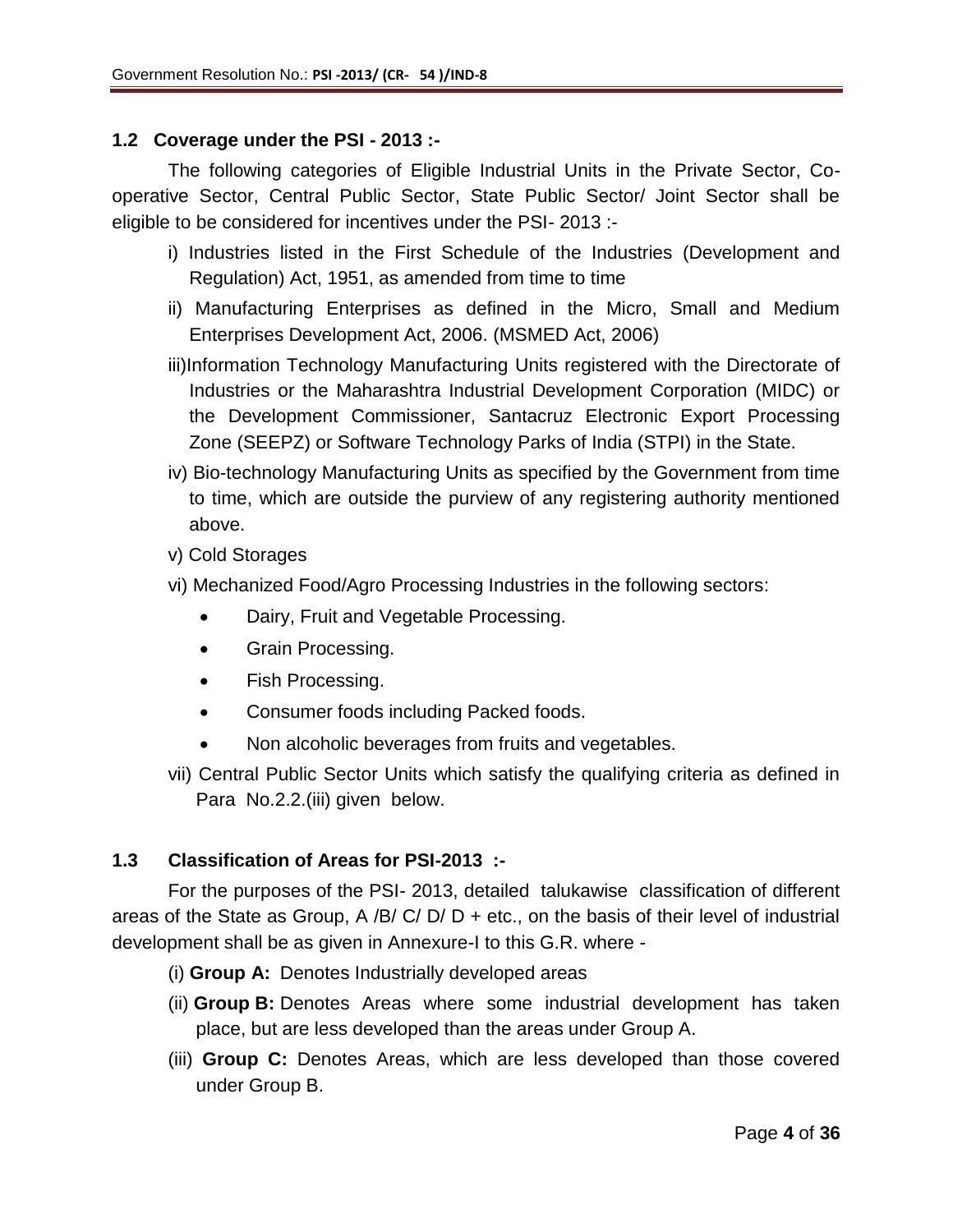- (iv) **Group D:** Denotes the lesser-developed areas of the State, not covered under Group A/ Group B/ Group C.
- (v) **Group D+:** Denotes the least developed areas, not covered under Group A/Group B/Group C/Group D.
- (vi) **No Industry District:** Denotes District having no industries and not covered under Group A / B/ C/ D & D+.
- vii) **Naxalism Affected Area :** Denotes Area affected by naxalism, as described in GR No NAVIKA-2008/C.R. 209/Ka. 1416 Dated 31.5.2009 ( Annexure II)

## **2. DEFINITIONS**

### **2.1 Earlier Scheme :-**

'Earlier Scheme' shall mean and include the Package Scheme of Incentives implemented from time to time prior to PSI-2013.

## **2.2 Micro & Small Manufacturing Enterprises, Medium Manufacturing Enterprises / Large Scale Industries / Mega Projects and Ultra Mega Projects:-**

- **(i) Micro, Small and Medium Manufacturing Enterprises(MSMEs) :-** MSMEs shall be construed as per their definition in the Micro, Small and Medium Enterprises Development Act, 2006. (MSMED Act, 2006)
- (ii) **Large Scale Units:-** Industrial Units, having investment more than the Medium Manufacturing Enterprises as defined under the MSMED Act, 2006, but less than the Mega Projects defined below, shall be classified as Large Scale Units (LSI).

(iii) **Mega Projects / Ultra Mega Projects: -** Industrial Units satisfying the minimum threshold limits of Fixed Capital Investment or Direct Employment prescribed in the following table shall be classified as Mega Projects/ Ultra Mega Projects.

| Type of unit | <b>Taluka/Area</b><br><b>Classification</b> | <b>Minimum Fixed</b><br><b>Capital Investment</b><br>(Rs. Crore) | <b>Minimum Direct</b><br><b>Employment(Nos.)</b> |
|--------------|---------------------------------------------|------------------------------------------------------------------|--------------------------------------------------|
| Mega Project | A & B                                       | 750                                                              | 1,500                                            |
|              | С                                           | 500                                                              | 1,000                                            |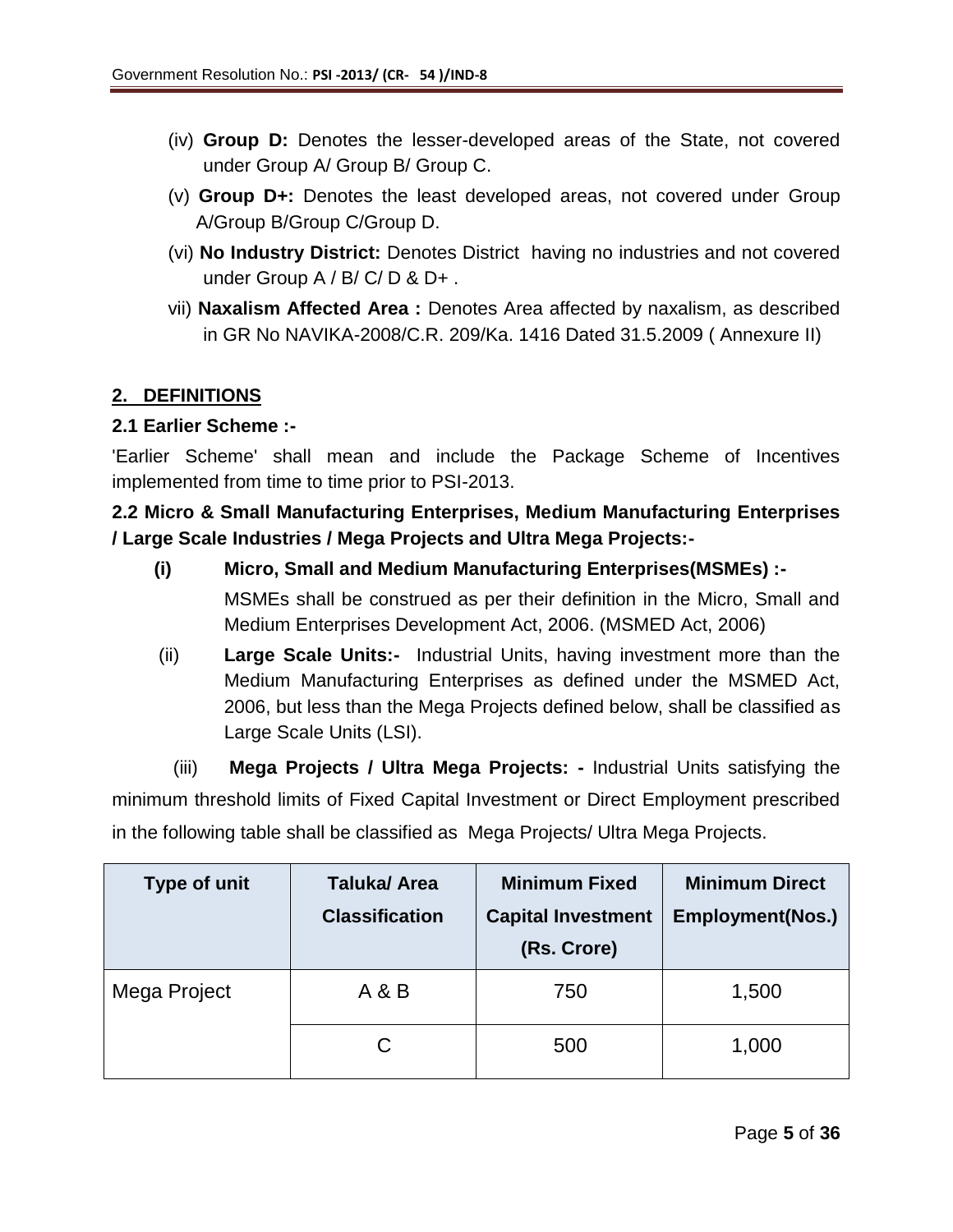| <b>Type of unit</b> | <b>Taluka/Area</b><br><b>Classification</b>                    | <b>Minimum Fixed</b><br><b>Capital Investment</b><br>(Rs. Crore) | <b>Minimum Direct</b><br><b>Employment(Nos.)</b> |
|---------------------|----------------------------------------------------------------|------------------------------------------------------------------|--------------------------------------------------|
|                     | $D$ & $D+$                                                     | 250                                                              | 500                                              |
|                     | No Industry<br>Districts &<br><b>Naxalism Affected</b><br>Area | 100                                                              | 250                                              |
| Ultra Mega Project  | Entire state                                                   | 1,500                                                            | 3,000                                            |

Provided that -

- a) Mega projects based on employment criteria shall be required to maintain the qualifying direct employment throughout the year and 75% of such employees should be local persons. If the employment criteria is not maintained in any month of the year for which Industrial Promotion Subsidy is claimed, then Industrial Promotion Subsidy shall not be admissible for such year.
- b) Minimum Direct Employment prescribed in the table above should be created within a period of two years from the date of commercial production.
- c) The investment in Captive Power Plant shall not be considered for determining the qualifying criteria for eligibility as Mega Project/Ultra Mega Project.

## **2.3 Existing Unit :-**

An Existing Unit shall mean and include:

- (i) A Unit which has been set up and is in production on or any time prior to the 1<sup>st</sup> April, 2013, or
- (ii) A Unit which has been granted an Eligibility Certificate(EC) as defined in Para No. 2.6 or has availed of any incentives(excluding Stamp Duty) under any of the Earlier Schemes, or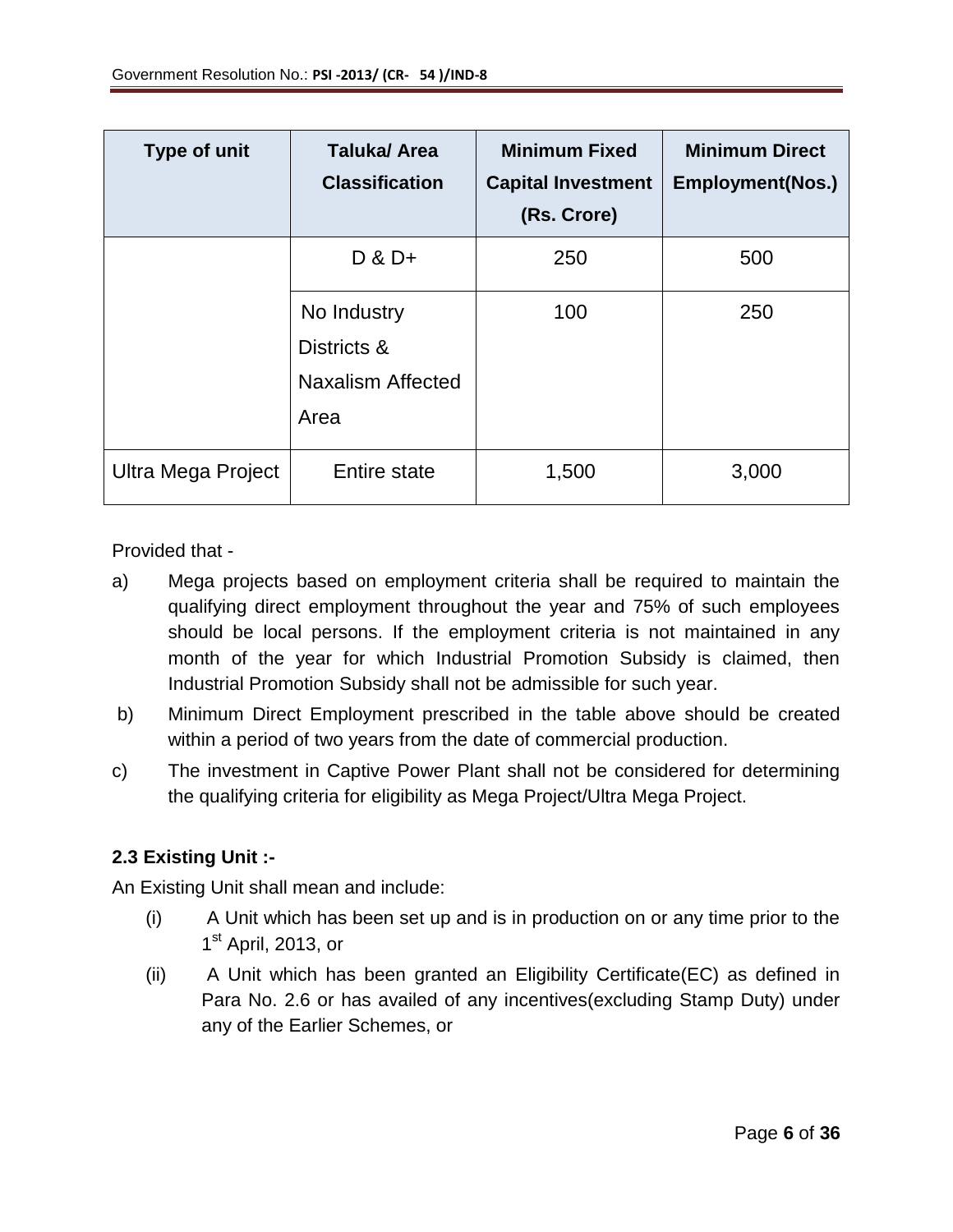(iii) A Unit which has filed a valid application for grant of an EC under the PSI-2007 with any of the Implementing Agencies on or before the 31<sup>st</sup> March 2013.

### **2.4 New Unit :-**

A New Unit shall mean a Unit which is set up for the first time by an entity in the Private Sector / Co-operative Sector / State or Central Public Sector / Joint Sector in any Taluka where there is no Existing Unit set up by the said entity, provided that such Unit satisfies the following conditions:

- a) It is not an Existing Unit.
- b) At least one of the Effective Steps is completed on or after the  $1<sup>st</sup>$  April, 2013. for setting of the Unit.
- c) It is not formed as a result of re-establishment, mere change of ownership, change in the constitution, reconstruction or revival of an Existing Unit.

*Explanation- The incentives available to a New Unit under the PSI-2013 shall, however, be available to the Units which get established as result of purchase of the assets of the Existing / Defunct / Closed / Sick Units, subject to and to the extent mentioned in Annexure III to this Resolution.* 

## **2.5 Expansion / Diversification Project –**

An investment shall be regarded as Expansion Project or a Diversification Project, as the case may be, if an Existing / New Unit in any of the areas covered under Group "B", Group "C", Group "D", Group D+, Naxalism Affected Areas or No-Industry- Districts, makes, on or after the date  $1<sup>st</sup>$  April, 2013, an additional fixed capital investment in additional production / manufacturing facilities for manufacture of the same product / products as of the Existing /New Unit or for manufacture of different products, as the case maybe provided it satisfies the following conditions, namely :-

(a) The said additional Fixed Capital Investment for expansion / diversification of the Existing/ New Unit should exceed 25 per cent of the Gross Fixed Capital Investment of the Existing / New Unit immediately prior to setting up of the additional production /manufacturing facilities, as on the last day of the previous financial year, subject to a minimum additional fixed capital investment of Rs. 5 crores in case of non-MSMEs and Rs. 25 Lacks, in case of MSMEs.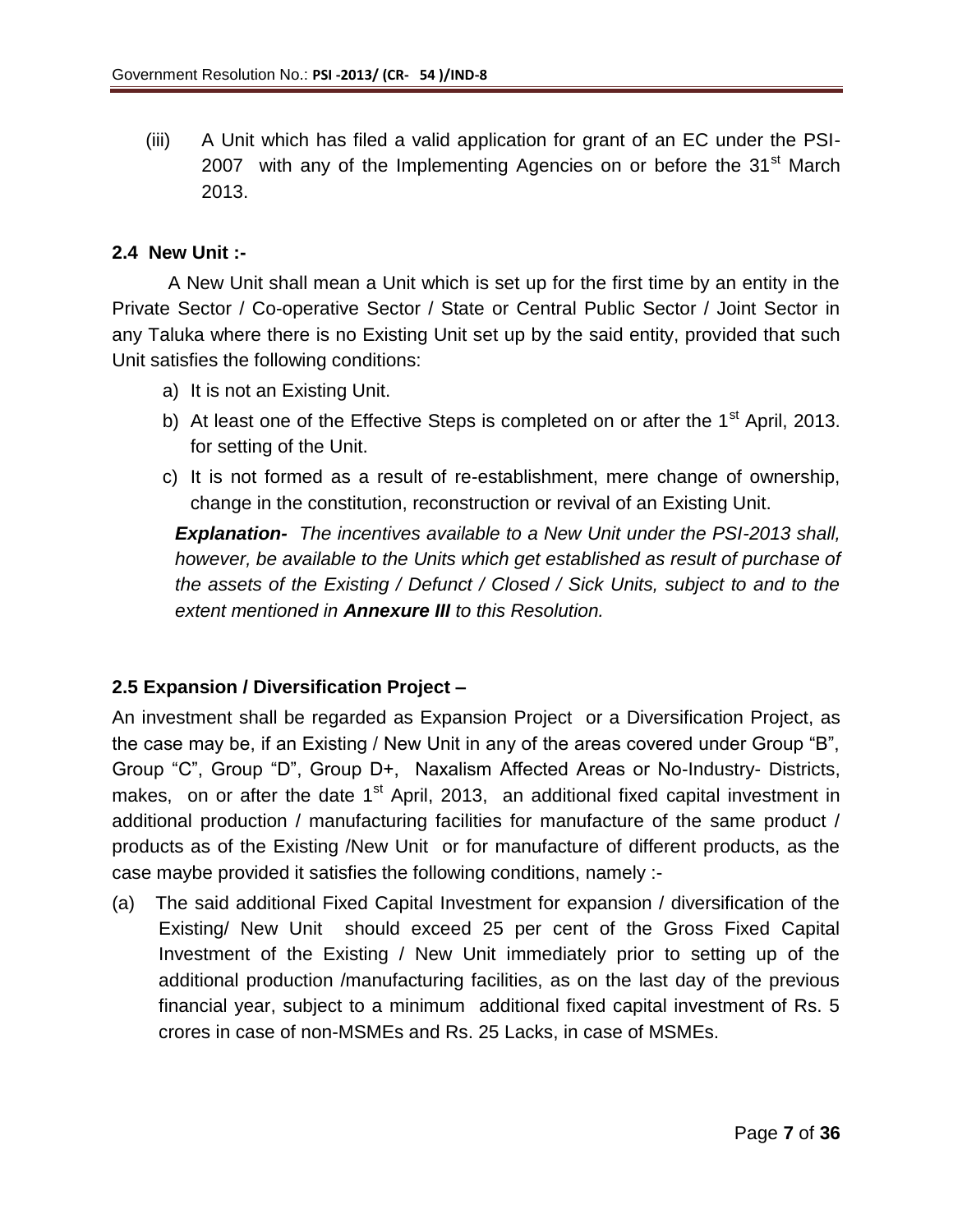- (b) In the case of Expansion or Expansion-cum-Diversification but not mere Diversification "per se", the said additional Fixed Capital Investment should result in increase of existing installed capacity by at least 25 per cent; and
- (c) Such Expansion / Diversification should increase the employment in the nonsupervisory category at least to the extent of 10 per cent of the pre expansion/diversification level of such employment and 80 percent of such additional employment should be from amongst local persons.

### **2.6 Eligibility Certificate-**

Eligibility Certificate shall mean the certificate issued by the Implementing Agency to the Eligible Unit under the Package Scheme of Incentives which indicates the accepted Fixed Capital Investment, Actual Fixed Capital Investment made, Finished Products and other details along with Quantum of Incentives, Period of validity for availing of incentives and the terms and conditions to be complied with by the concerned Unit in whose favour such certificate is issued.

## **2.7 Eligibility Period -**

For the purpose of incentives of Industrial Promotion Subsidy, Interest Subsidy, Electricity Duty Exemption, Power Tariff Subsidy etc., applicable to an Eligible Unit as per Paras No. 4.1, 4.2, 4.3, 4.4, 4.5, 4.6, 4.8, 4.9, 4.10 subject to the fulfilment of the conditions of the PSI-2013, the period of eligibility shall be computed from the Effective date of Eligibility and depend on the nature and location of the Eligible Unit.

In respect of Mega Projects/ Ultra Mega Projects, the eligibility period shall be as, approved by the "Cabinet Sub Committee" or the "High Power Committee", subject to fulfilment of the conditions of the PSI- 2013.

### **2.8. Operative Period**

"Operative Period" shall mean an include the minimum period of Operation of Unit as laid down under the Government Resolution, Industries, Energy and Labour Department, No. PSI-2108/CR 35 /IND-8, dated the  $21<sup>st</sup>$  May, 2008.

### **2.9 Effective Steps**

- 1. "Effective Steps" shall mean and include -
- (i) Effective possession of land / shed / gala by an Eligible Unit. If the rental period/ lease period is less than the sum of Eligibility Period and Operative Period, then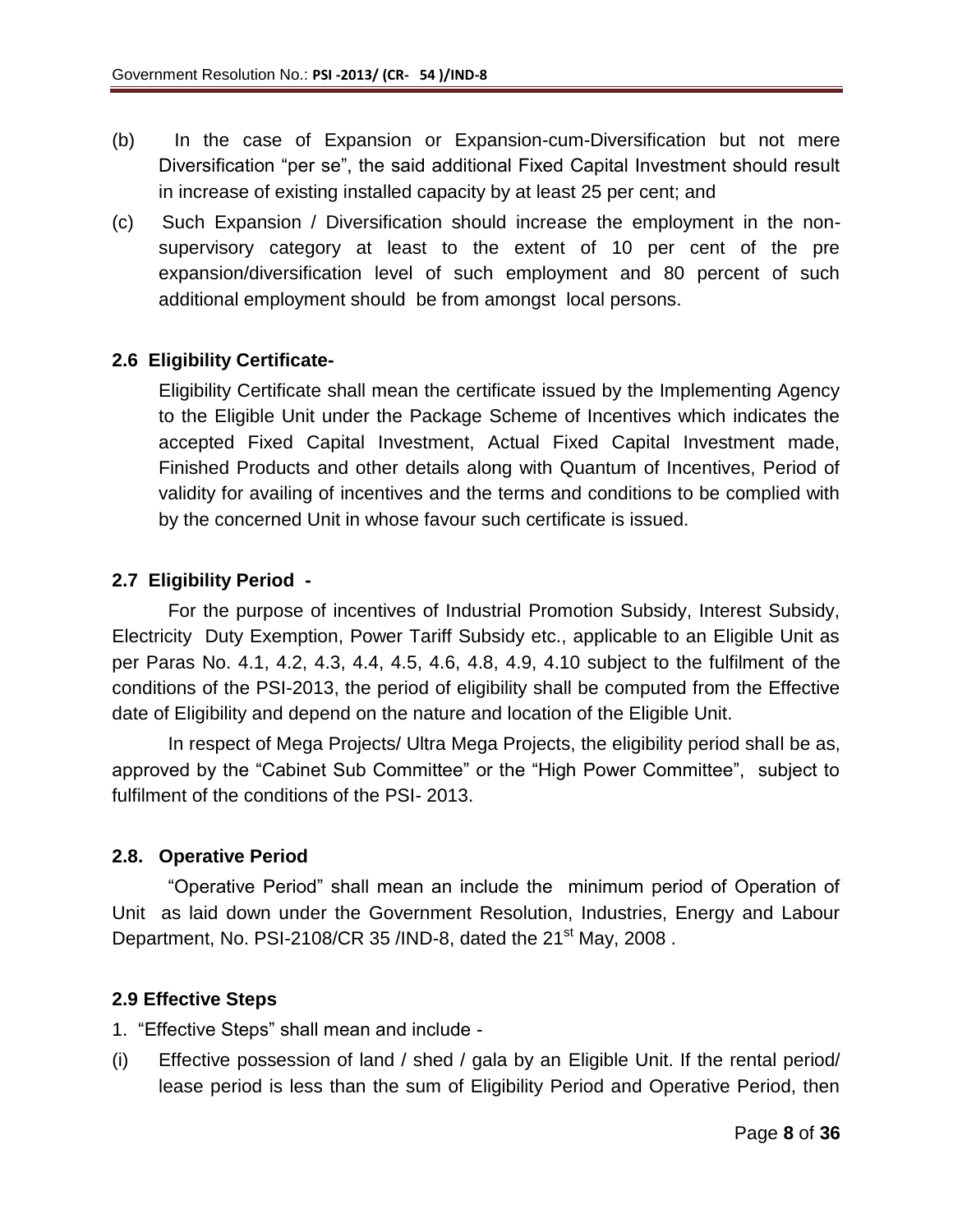there should be a provision of automatic extension of the agreement for further minimum period which should be equivalent to the sum of Eligibility Period and Operative Period of the eligible unit.

*Explanation: Effective possession of land, in case of rental / lease of land / premises, means physical possession of land with registered deed with clear title documents and / or registered lease deed. However for land in MIDC area , effective possession of land means physical possession with registered Agreement to lease.*

- (ii) Registration, in case of Firm / Company / Trust / Society / Co-operative Society. However, in case of Partnership Firm, the evidence of execution of a Partnership Deed and filing of a requisite application with payment of necessary registration fees with the Registrar of Firms and acknowledgement by the office shall be necessary.
- (iii) Enterprises Memorandum / Letter of Intent / Registration for IT/BT Units from the Directorate of Industries or MIDC / Letter of Intent from the Government of India and / or permission from the State Government for setting up / shifting of the Unit, if such permission is required to be obtained.
- (iv) A copy of the Industrial Entrepreneur's Memorandum (IEM) along with a copy of its acknowledgement in the case of an LSI Unit/Mega Unit/Ultra Mega Unit, not covered under the licensing provisions of the Industries (Development & Regulation) Act, 1951 or letter of intent, which is covered under license provision of the said Act.

*Explanation- Based on the documentary evidence produced by the Eligible Unit, the Implementing Agency shall determine the date on which the Effective Steps are completed, subject to such directions as the Government may issue from time to time.* 

## **2.10 Fixed Assets-**

The term Fixed Assets shall mean and include :

- i) Land / area in effective possession for a minimum further period equivalent to sum of Eligibility Period and Operative Period, prescribed under the scheme and as required for the project.
- ii) Building, i.e. any built-up area used for the Eligible Unit including administrative building, residential quarters, industrial housing and accommodation for all such facilities as are required for the manufacturing processes.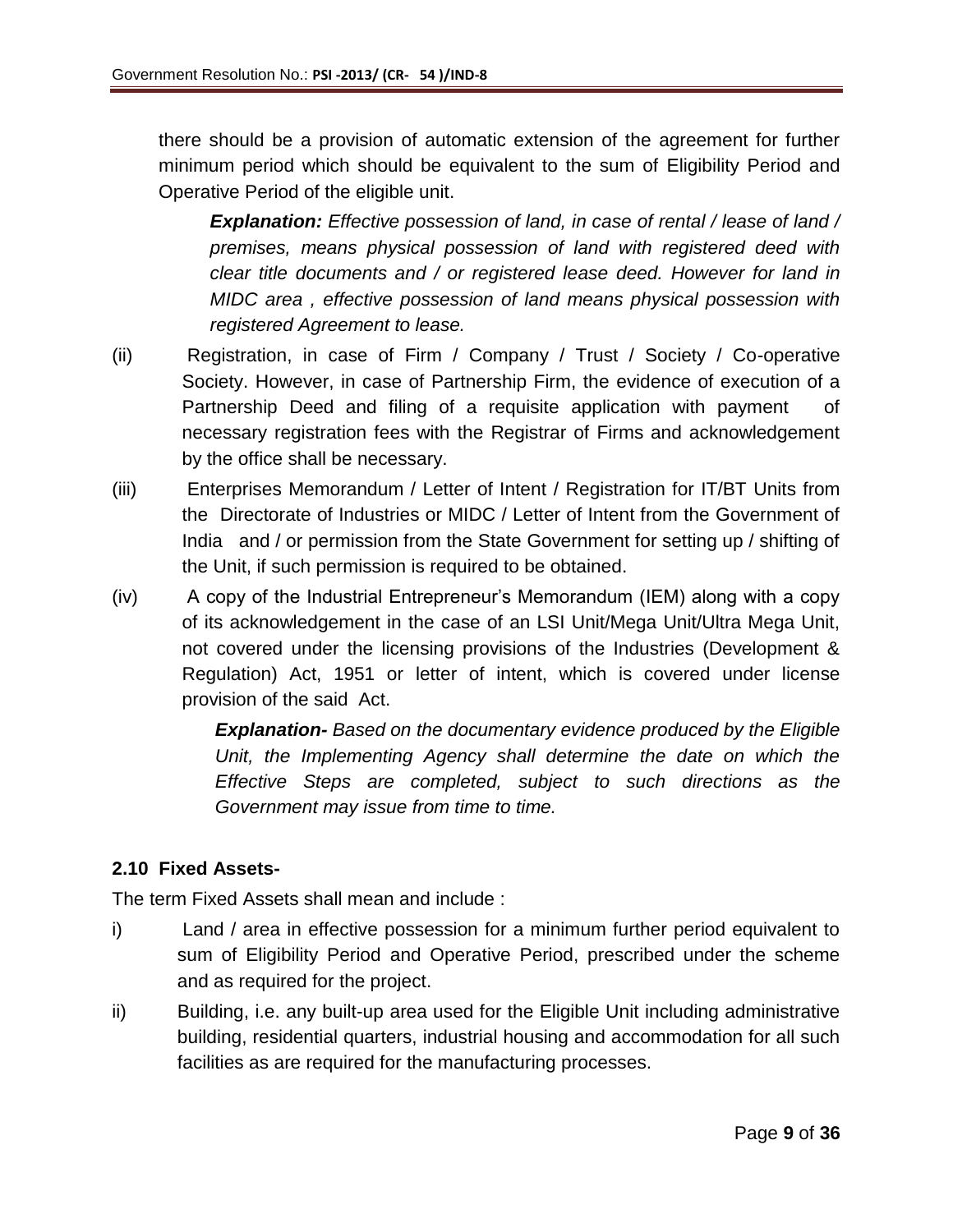- iii) Plant and Machinery, i.e. Tools and equipment including handling and haulage equipment or tools as are necessarily required and exclusively used for sustaining the working of the Eligible Unit.
- iv) The cost of development of the location of the Eligible Unit, such as fencing, construction of roads and other infrastructure facilities which the Eligible Unit has to incur under the project.
- v) Installation charges and pre-operative expenses capitalized.
- vi) Technical know-how including cost of drawings and know-how fees.
- vii) The amount paid to the Electricity Distribution Company for supply of power to the Eligible Unit, or to the Maharashtra Industrial Development Corporation (MIDC) for development of infrastructure for the Eligible Unit, or to any other Government Agency for similar purpose.
- viii) For Mega Project/Ultra Mega Project
	- a) The Tooling acquired by the Mega Project / Ultra Mega Project may be located at the premises of various ancillary units of the Mega Project within the State, limited to maximum 40% of the total plant and machinery of the Mega Projects/ Ultra Mega Project .
	- b) If Mega Project / Ultra Mega Project wants to support certain captive process vendors who may put up investment purely and entirely for the purpose of carrying out certain processes in the overall manufacturing process of the Mega Project/ Ultra Mega Project, the investment made by such captive process vendors would also qualify for being counted towards the fixed capital investment of the Mega Project / Ultra Mega Project subject to the following conditions–
		- b.1 Such Mega Project/ Ultra Mega Project shall furnish a list of such captive process vendors which it wants to support.
		- b.2 Such captive process vendors are located in the same industrial area or higher classified Taluka where the Mega Project / Ultra Mega Project Unit is situated (e.g. if the Mega Project is located in B area, then the captive process vendors should be from the same classified area or from C, D, D+ area or No Industry Districts)
		- b.3 Such captive process vendors should be engaged in a part of the manufacturing process (and not components or independent products) of only one Mega Project/ Ultra Mega Project.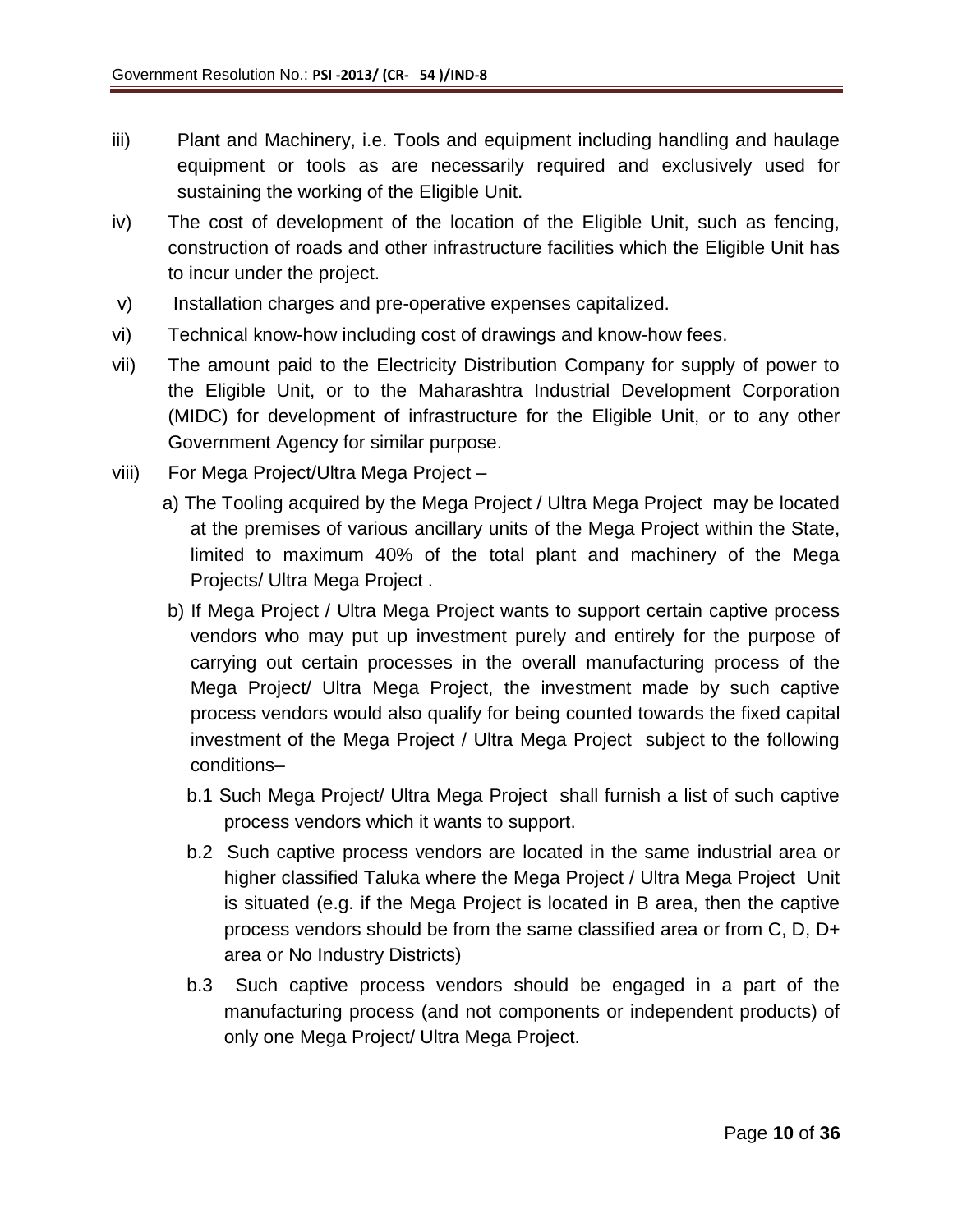b.4 Such captive process vendors shall not be entitled to any benefits under Package Scheme of Incentives even though it may be putting up investment in its own name..

### **2.11 Gross Fixed Capital Investment-**

Gross Fixed Capital Investment shall, in the case of New Fixed Assets, mean and include the value of new Fixed Assets acquired at site and duly paid for.

Provided that -

(a) Only new Fixed Assets as per the Project Scheme accepted by the Implementing Agency, based on the project appraisal done by the lender who has given term loan for the Project or by the Scheduled Commercial Bank / SICOM in case of projects financed by Non- Banking Finance Company/Credit Society/self-financed project, which are acquired by an Eligible Unit / Enterprises within the relevant period shall be considered. (The Land cost prior to submission of valid application shall be considered for Fix Capital Investment).

(b) The value for which imported second hand fixed assets (Used imported machinery) are acquired or the value thereof as certified by an approved valuer, whichever is less, subject to the condition that the assets shall have residual performing life of a minimum 10 years as certified by an approved valuer, shall also be considered towards Gross Fixed Capital Investment.

(c) The investment in intangible assets including pre- operative expenses, interest capitalized, technical know-how, deposits paid for utility services etc. shall be considered only to the extent of 10% of the total project cost for the purpose of incentives.

(d) Fixed Assets acquired by an Eligible Unit and forming part of the Gross Fixed Capital Investment cannot be disposed of / sold / shifted / written off except with the prior written permission of the Implementing Agency. The Implementing Agency may ordinarily grant such permission if it is satisfied that the overall production capacity and existing employment strength of the Eligible Unit will not thereby suffer and that the Eligible Unit has definite Plans /proposals for replacement of the Fixed Assets being disposed of / sold / written off either by similar Fixed Assets or by Fixed Assets with better output / higher production capacity with or without change in the finished product/s. However, shifting of assets will be permitted only if the contemplated shifting is to a place in an equivalent or lesser-developed area of the State (e.g. from Group 'C' to 'C' or 'D' area, but not from Group 'C' to 'B' area as per the area classification given in Annexure -I)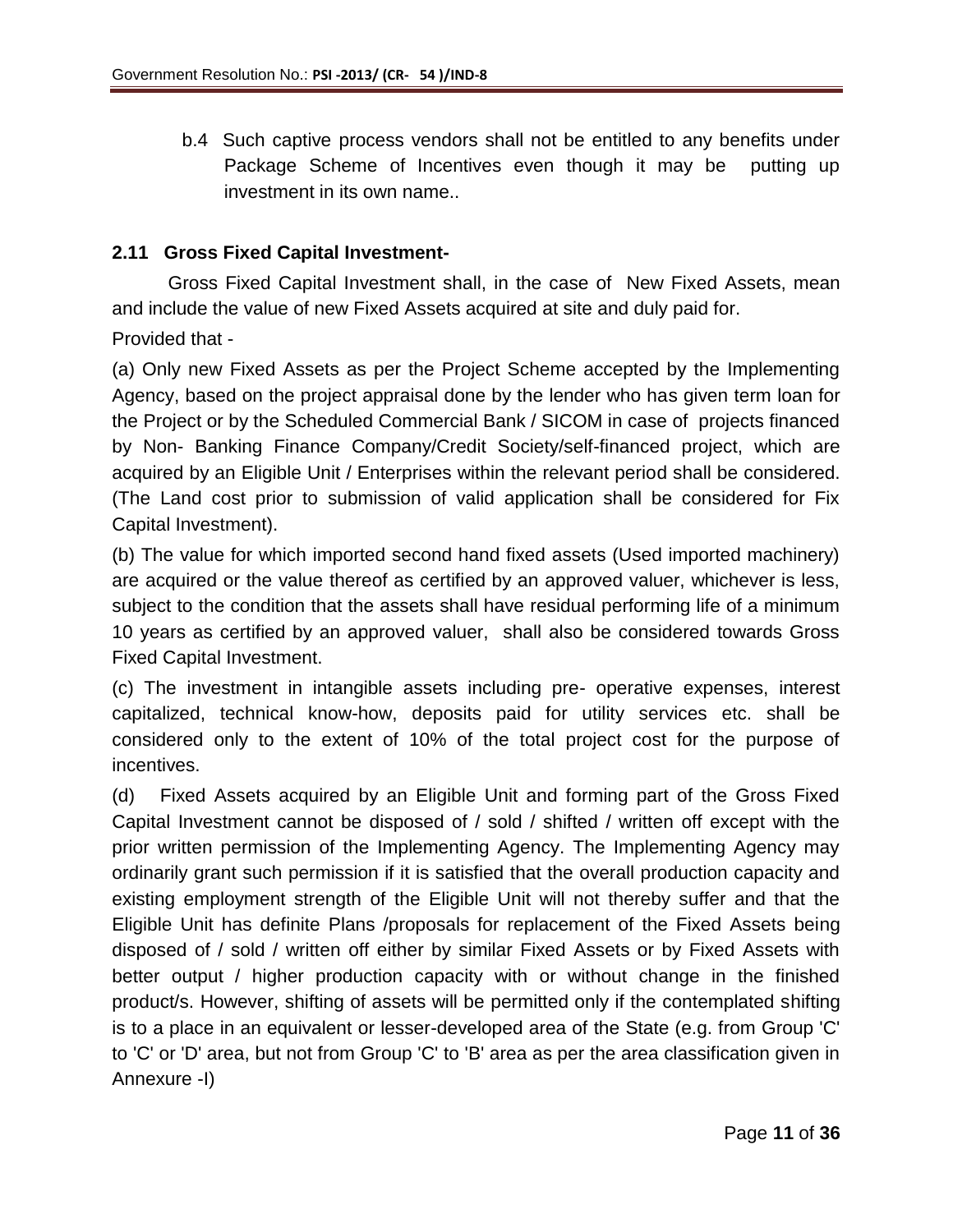(e) Subject to the provisions of (a), (b), (c),(d) above, the Gross Fixed Capital Investment at the end of each year will be computed as Gross Fixed Capital Investment at the beginning of the year, plus additions as per the approved Project Scheme made, if any, to the Gross Fixed Capital Investment during the year, less the original value of any Fixed Assets of the Eligible Unit shifted disposed of / sold / written off, if any, during the year.

(f) If the admissible Gross Fixed Capital Investment as endorsed in the EC is reduced as a result of any shift / disposal / sale / write off / replacement of the Fixed Assets, the ceiling as endorsed in the EC shall be reduced proportionately and if the incentives availed by the Eligible Unit exceed the ceiling revised as a result of shifting / disposal / sale / write off / replacement, the benefits availed in excess of such revised ceiling shall stand recoverable/refundable forthwith with interest at the rate of 12% from the date of such excess availment till the date of actual payment.

(g) Any increase in the Gross Fixed Capital Investment as a result of replacement of any of the Fixed Assets earlier considered under the EC shall not have any additional incentives.

### **2.12 Eligible Investment.**

Eligible Investment shall mean and include the investment in the fixed assets [as per Para Nos.2.10 and 2.11 (a),(b),(c)], acquired at site and paid for within the permissible investment period , limited to the item wise maximum limit ( i.e. Land, Land development, Building, Plant and Machinery etc.) as per the approved Project Scheme by the concerned term lending agency or as appraised by the approved agency in case of self financed projects and accepted by the Implementing Agency.

*Explanation :- The amount shown under the head of contingency against each item shall not be allowed in excess of 10% of the cost shown therein and shall be considered only if the same has been provided in appraisal/assessment done by the concerned term lending agency/Financial Institution and accepted by the Implementing Agency.*

### **2.13 Direct Employment-**

Direct Employment shall mean employees on the pay roll of the company covered under Employee's Provident Funds and Miscellaneous Provisions Act, 1952 and Employee's Provident Funds Scheme, 1952 and for which Employees' Provident Fund ( EPF) contribution is paid by the Eligible Unit and shall not include employees on the pay roll of contractors.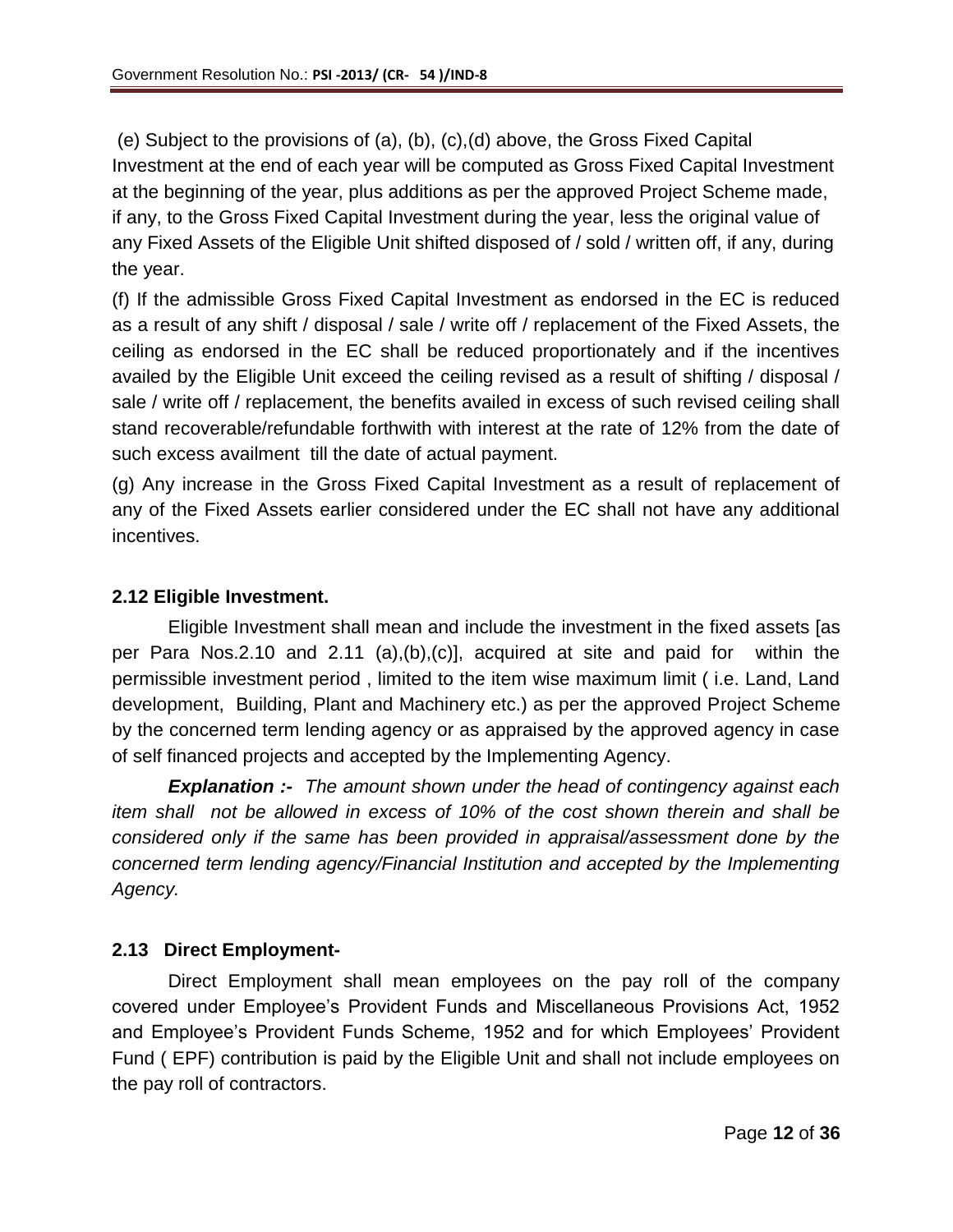### **2.14 Finished Product-**

Finished product shall mean and include the item/s of manufacture by the Eligible Unit as considered under the project scheme approved by the concerned term lending agency and / or by the Implementing Agency, together with by-product /scrap which may get generated as incidental to and during the main production activity*.* 

**Explanation:** The units will be allowed inclusion of items freely during the eligibility period. However the incentives for included items will be available prospectively and addition to the Fixed Capital Investment made for purpose of additional items shall not be entitled for additional incentives, except what is admissible as per **Para No.2.5.** 

### **2.15. Sick Unit-**

A 'Sick Unit' shall mean and include a Micro & Small Manufacturing Enterprise so considered and certified by the Directorate of Industries, or Medium Manufacturing Enterprise / LSI Unit so considered by the Board for Industrial and Financial Reconstruction (BIFR) or a Co-operative Unit / Enterprise so certified by the Commissioner of Co-operation, State of Maharashtra.

### **2.16. Procedural Rules-**

'Procedural Rules' shall mean and include the rules as laid down under Government Resolution, Industries, Energy and Labour Department, No. IDL-7079/95227/ (2540)/IND-8, dated the 11th August, 1980 ,as amended from time to time. In case of any conflict, the provisions of this Govt. Resolution shall prevail.

### **2.17 Year-**

'Year' shall mean the financial year, i.e. the period from 1st April to the 31st March.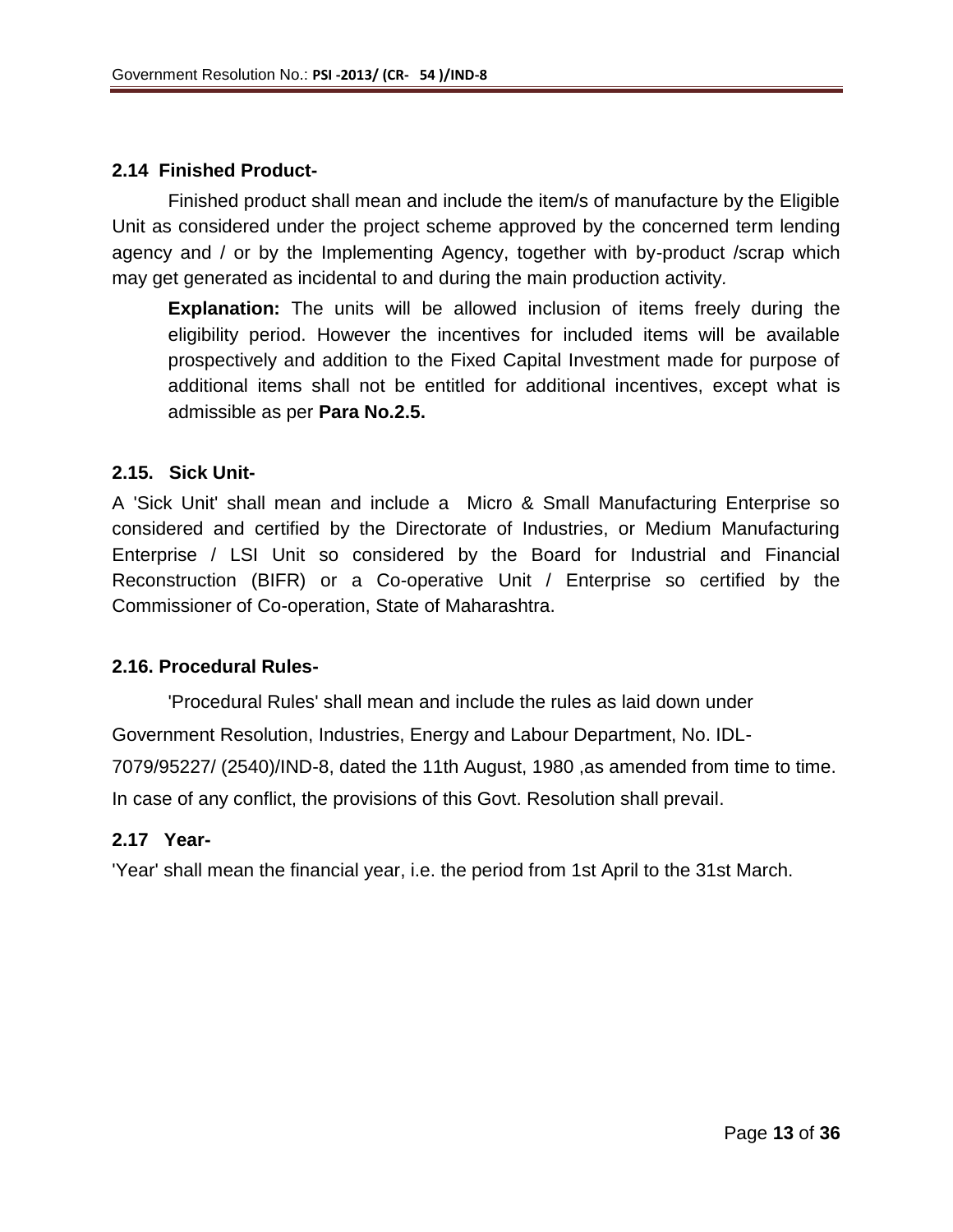## **3. IMPLEMENTING AGENCIES FOR IMPLEMENTATION OF PSI-2013**

The Implementing Agencies for the purpose of the PSI - 2013 shall be as follows:

| Sr.            | <b>Category of Industrial Units</b>                                                 | <b>Area</b>                                              | <b>Implementing Agency</b>                                                                |  |
|----------------|-------------------------------------------------------------------------------------|----------------------------------------------------------|-------------------------------------------------------------------------------------------|--|
| No.            |                                                                                     |                                                          |                                                                                           |  |
| 1              | a) Micro & Small Manufacturing<br><b>Enterprises</b>                                | Mumbai<br>and<br>Mumbai<br>sub-urban                     | Joint<br>The<br><b>Director</b><br>0f<br><b>Industries</b><br>(Mumbai                     |  |
|                | b) Cold Storages and                                                                | <b>Districts</b>                                         | Metropolitan<br>Region)<br>[JDI (MMR)]                                                    |  |
|                | processing units mentioned in                                                       | <b>All other Districts</b>                               | <b>District</b><br><b>Industries</b>                                                      |  |
|                | Para No. 1.2 (v) & (vi) wherein                                                     |                                                          | Centre (DICs)                                                                             |  |
|                | investment in equipments is at                                                      |                                                          |                                                                                           |  |
|                | par with Micro and Small                                                            |                                                          |                                                                                           |  |
|                | <b>Manufacturing Enterprises,</b>                                                   |                                                          |                                                                                           |  |
| $\overline{2}$ | Medium<br>Manufacturing<br>a)<br>Enterprises                                        | Mumbai<br>and<br>Mumbai<br>Sub-urban<br><b>Districts</b> | Joint<br>Director<br>The<br>0f<br><b>Industries</b><br>(Mumbai<br>Metropolitan<br>Region) |  |
|                | b) Cold Storages and                                                                |                                                          | [JDI (MMR)]                                                                               |  |
|                | processing units mentioned in                                                       | Regions                                                  | Regional<br>The<br><b>Joint</b><br>Directors of respective                                |  |
|                | Para No. 1.2 (v) & (vi) wherein                                                     |                                                          | Regions                                                                                   |  |
|                | investment in equipments is at                                                      | Nanded<br>Sub-<br>Region                                 | Superintending<br><b>Industries</b><br>Officer,                                           |  |
|                | par with the Medium                                                                 |                                                          | Nanded Sub-Region                                                                         |  |
|                | Manufacturing Enterprises as                                                        |                                                          |                                                                                           |  |
|                | defined in the MSMED Act,                                                           |                                                          |                                                                                           |  |
|                | 2006.                                                                               |                                                          |                                                                                           |  |
| 3              | a) Large Scale Industries (LSI) /<br>Mega<br>Projects<br>/Ultra<br>Mega<br>Projects | <b>Entire State</b>                                      | <b>Directorate</b><br>of<br>Industries,<br>Government<br>of Maharashtra                   |  |
|                | <b>Cold Storages and</b><br>b)                                                      |                                                          |                                                                                           |  |
|                | processing units mentioned in                                                       |                                                          |                                                                                           |  |
|                | Para No. 1.2 (v) & (vi) where in                                                    |                                                          |                                                                                           |  |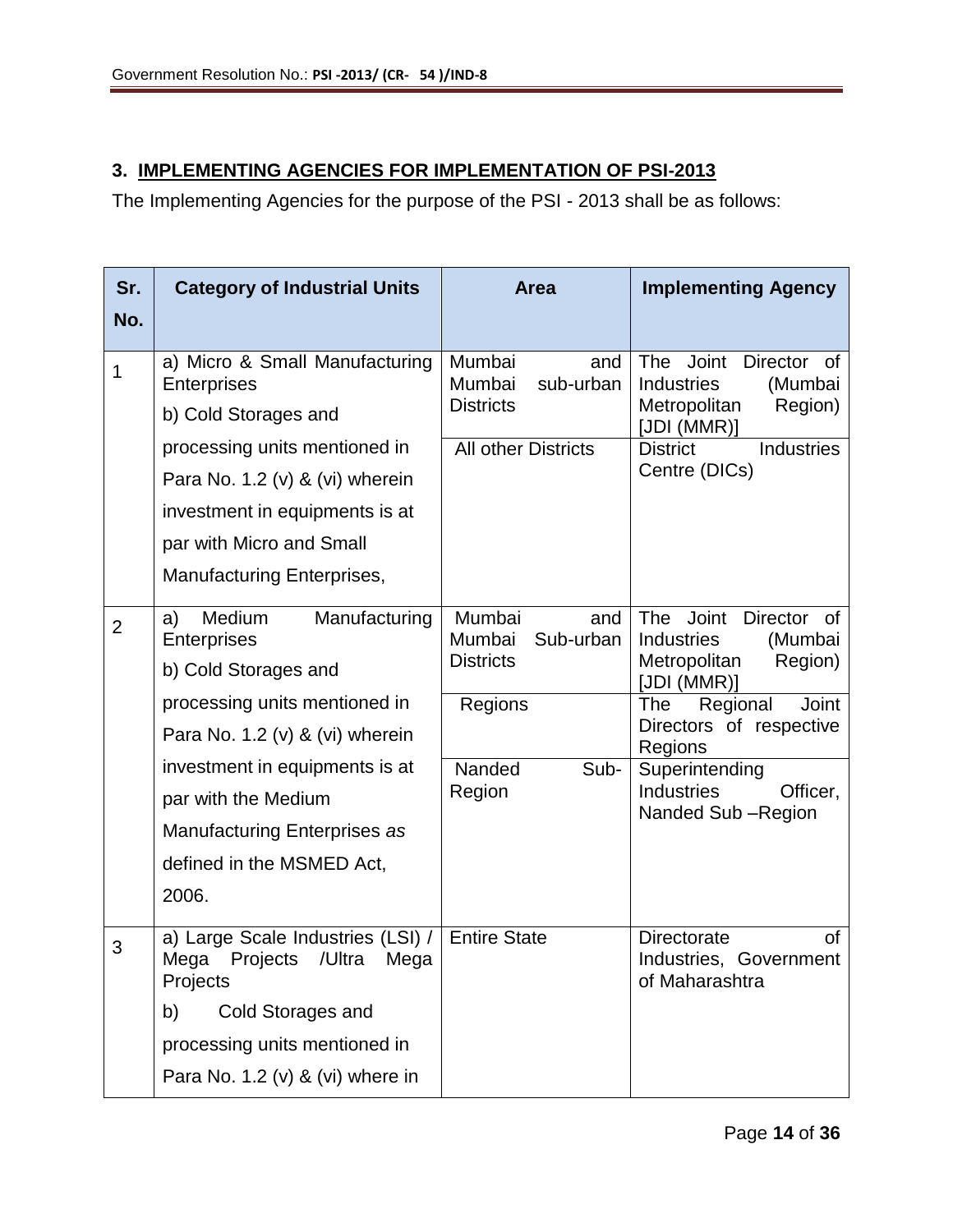| the investment in equipment is |  |
|--------------------------------|--|
| more than the medium           |  |
| manufacturing enterprises.     |  |

*Explanation: Where an Eligible Unit is already holding an EC, it will be covered for benefits under the PSI- 2013 according to its status as Micro, Small and Medium Manufacturing Enterprise or Large Scale Industry (LSI), consequent upon the new /expansion / diversification project undertaken by it and shall accordingly file its application with the concerned Implementing Agency.* 

### **4. FINANCIAL INCENTIVES FOR MSMEs/LSIs UNDER PSI-2013**

4.1 New MSME/LSI Units will eligible for a basket of incentives mentioned in Paras

Nos. 4.1 to 4.9 the total quantum of which will be linked to the Fixed Capital

Investment. The total quantum of incentives (excluding the incentives at Paras No 4.6 and 4.7) and the Eligibility Period, will be as under : -

| <b>Talulka/Area</b>           | <b>Ceiling as % of Fixed</b><br><b>Capital Investment</b>           |    | <b>No. of Years</b>                                   |                         |
|-------------------------------|---------------------------------------------------------------------|----|-------------------------------------------------------|-------------------------|
|                               | Micro, Small &<br><b>LSI</b><br><b>Medium</b><br><b>Enterprises</b> |    | Micro, Small &<br><b>Medium</b><br><b>Enterprises</b> | <b>LSI</b>              |
| $\mathsf{A}$                  |                                                                     |    | $\overline{7}$                                        | $\overline{7}$          |
| B                             | 20                                                                  |    | 7                                                     | $\overline{\mathbf{z}}$ |
| $\mathsf{C}$                  | 40                                                                  | 30 | 7                                                     | $\overline{\mathbf{z}}$ |
| D                             | 70                                                                  | 40 | 10                                                    | $\overline{7}$          |
| D+                            | 80                                                                  | 50 | 10                                                    | $\overline{7}$          |
| <b>No Industry District</b>   | 90                                                                  | 70 | 10                                                    | $\overline{7}$          |
| <b>Naxalism Affected Area</b> | 100                                                                 | 80 | 10                                                    | $\overline{\mathbf{z}}$ |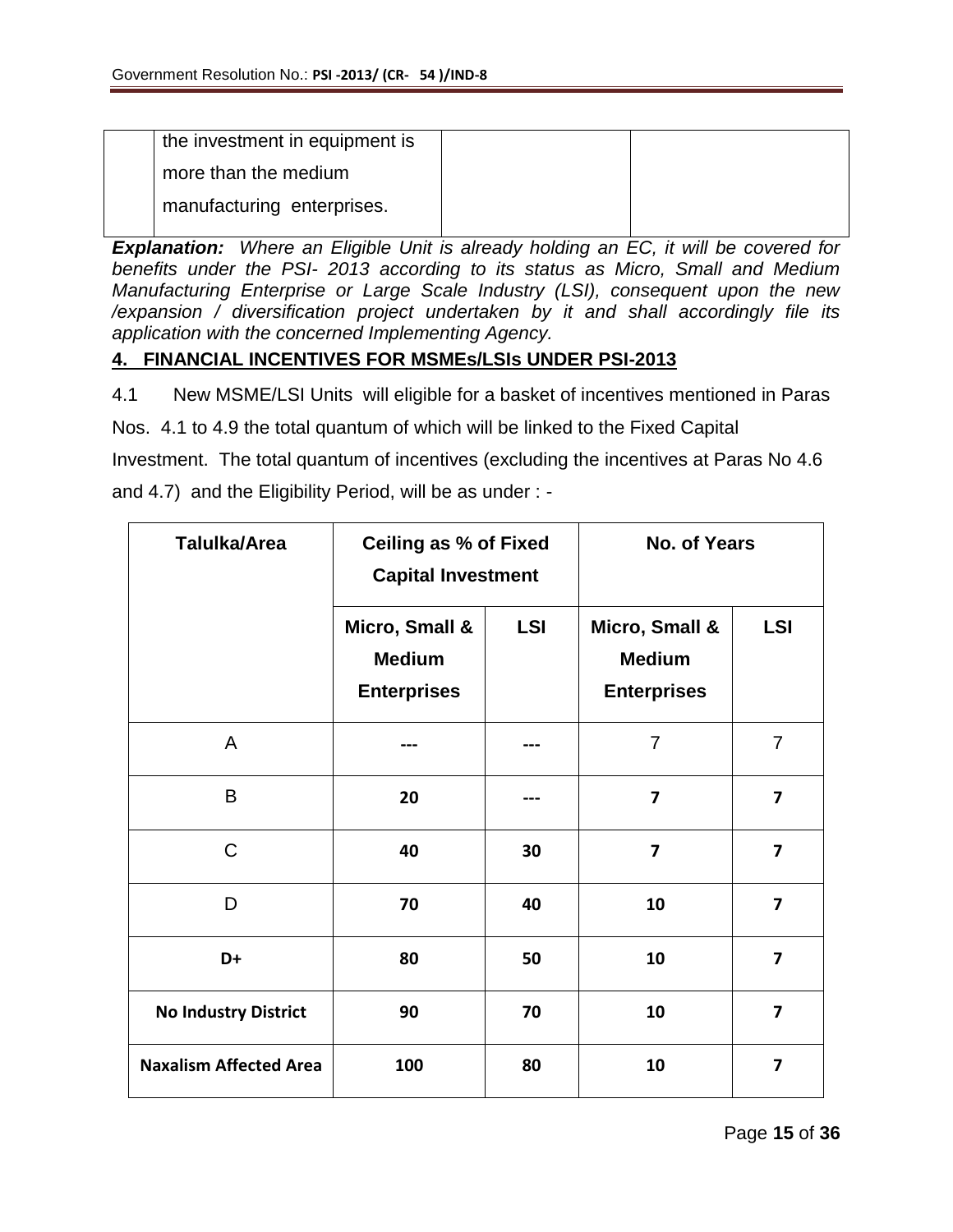Provided that -

- a) The incentives at Para No. 4.9 will also be available to MSME and Large Scale Units in Group A and B areas as well.
- b) The total quantum of incentives for the food /agro processing units covered in Para No. 1.2 (vi) will be 10% over and above the limits mentioned above and such units will get one more year of eligibility to avail of the incentives.

**4.2 Expansion /Diversification Units:** Existing/New Micro, Small and Medium Manufacturing Enterprises, LSI (including Manufacturing IT/BT) Units, qualifying as Expansion/Diversification Units, will also be eligible to get the Incentives for Expansion /Diversification, equivalent to 75% of the incentives admissible for New Units. The eligibility period for availing of the incentives will however be reduced by one year in case of Expansion/Diversification Units.

*Example: For example, if an Eligible New Micro, Small and Medium Manufacturing Enterprise located in D area has obtained EC and its date of commencement of commercial production is 09/10/2013, the Eligible unit will be entitled to Industrial Promotion Subsidy, Interest Subsidy, Power Tariff Subsidy, etc all taken together up to a maximum of 70% of its eligible investment for 10 years from 01/11/2013. In addition, the Unit will also be eligible for exemption from payment of Stamp Duty during the Investment period and Electricity Duty exemption for a period of 10 years .*

*If the Unit in above example is an Expansion / Diversification Unit, then the maximum quantum of incentives in the above example will be 52.5% of its eligible investment and the Eligibility period will be 9 years (Except Electricity Duty exemption).* 

## **4.3 Industrial Promotion Subsidy (IPS) for MSMEs -**

(1) The eligible New/Expansion Micro, Small and Medium Manufacturing Enterprises, which are set up in different parts of the State, will be eligible for Industrial Promotion Subsidy (IPS) as follows.

| Sr.       | Taluka/Area            | The quantum of Industrial Promotion                                                          |
|-----------|------------------------|----------------------------------------------------------------------------------------------|
| No.       | <b>Classification</b>  | <b>Subsidy Every Year</b>                                                                    |
| $\ket{1}$ | Naxalism Affected Area | VAT on local sales minus Input Tax Credit (ITC)<br>or zero whichever is more + CST payable + |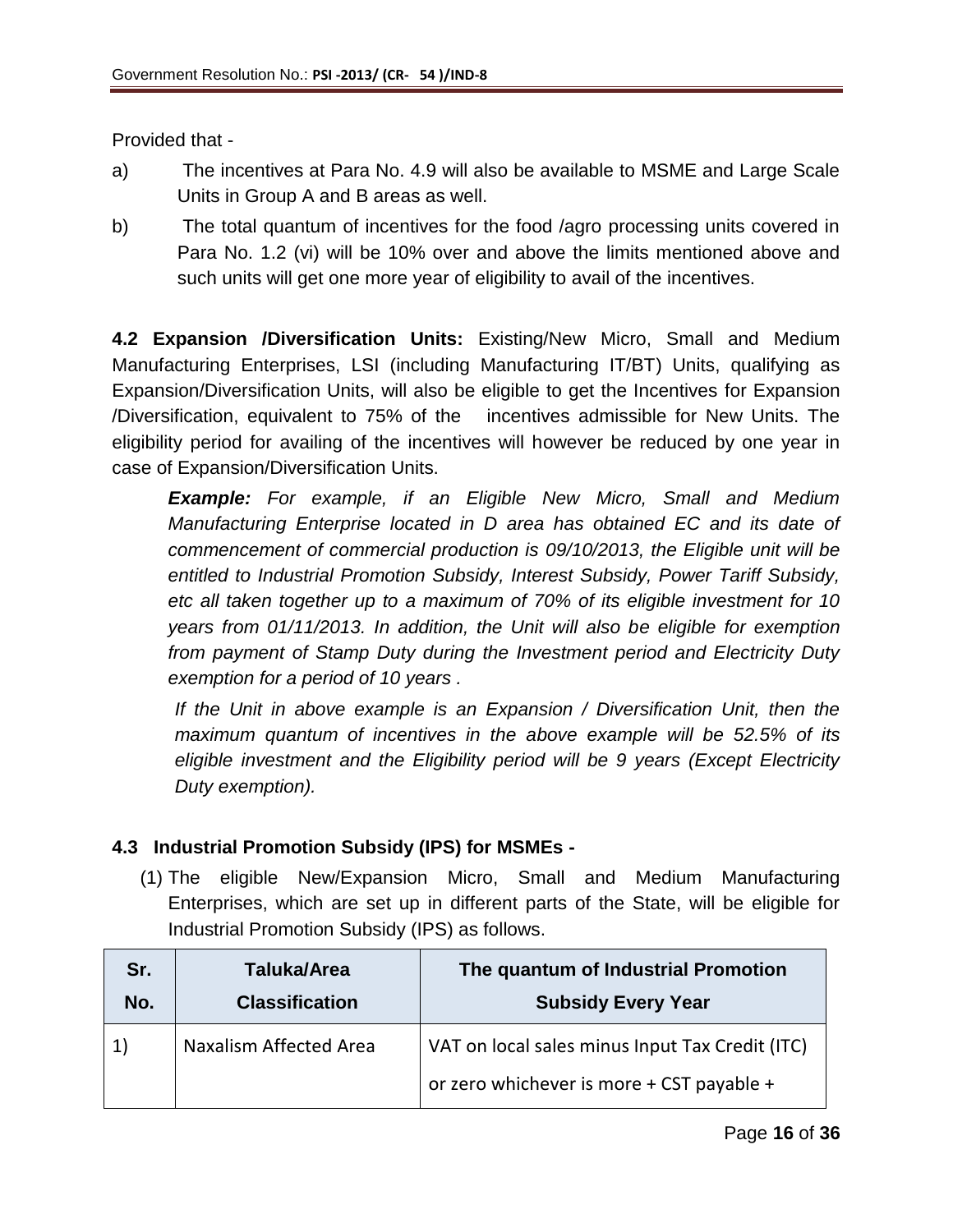| Sr.<br>No. | <b>Taluka/Area</b><br><b>Classification</b>                      | The quantum of Industrial Promotion<br><b>Subsidy Every Year</b>                         |
|------------|------------------------------------------------------------------|------------------------------------------------------------------------------------------|
|            |                                                                  | 100% of ITC                                                                              |
| 2)         | <b>No Industries District</b>                                    | VAT on local sales minus ITC or zero whichever<br>is more $+$ CST payable $+$ 75% of ITC |
| 3)         | Entire Vidarbha and<br>Marathwada (Other than<br>Sr. No. 1 & 2.) | VAT on local sales minus ITC or zero whichever<br>is more $+$ CST payable $+$ 65% of ITC |
| 4)         | Group D+ Taluka<br>(Other than Sr.No.1 and 3)                    | VAT on local sales minus ITC or zero whichever<br>is more $+$ CST payable $+$ 50% of ITC |
| 5)         | Group D Taluka<br>(Other than Sr.No.1and 3)                      | VAT on local sales minus ITC or zero whichever<br>is more $+$ CST payable $+$ 40% of ITC |
| 6)         | Group C Taluka                                                   | VAT on local sales minus ITC or zero whichever<br>is more $+$ CST payable $+$ 30% of ITC |
| 7)         | Group B Taluka                                                   | VAT on local sales minus ITC or zero whichever<br>is more $+$ CST payable $+$ 20% of ITC |

## **4.4 Industrial Promotion Subsidy for Large Scale Industries -**

The eligible New/Expansion Large Scale Manufacturing Units, which are set up in different parts of the State, will be eligible for Industrial Promotion Subsidy (IPS) as follows -

| Sr. | Taluka/Area           | The Industrial Promotion Subsidy Every |
|-----|-----------------------|----------------------------------------|
| No. | <b>Classification</b> | Year                                   |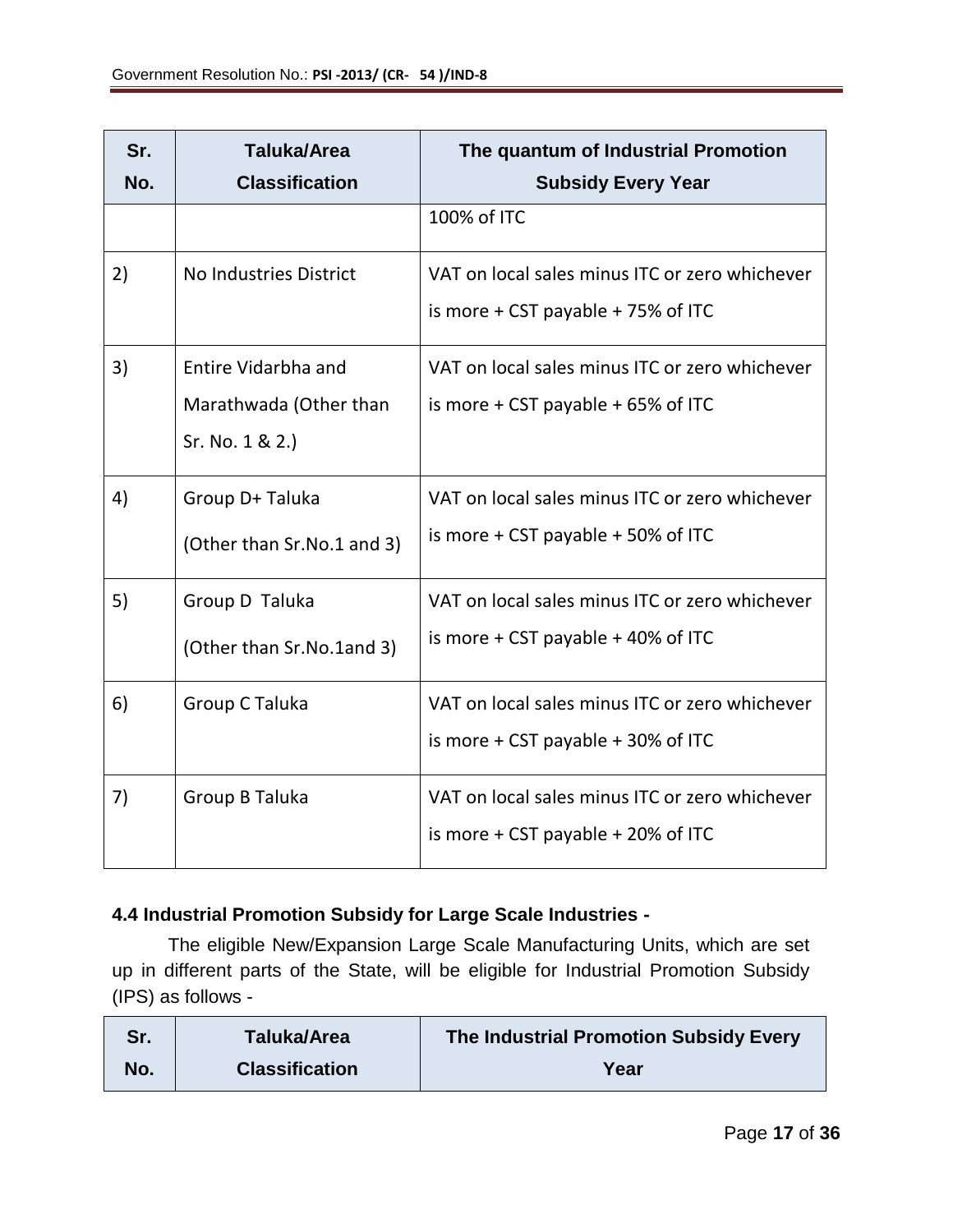| Sr.<br>No. | <b>Taluka/Area</b><br><b>Classification</b>         | The Industrial Promotion Subsidy Every<br>Year                                                  |
|------------|-----------------------------------------------------|-------------------------------------------------------------------------------------------------|
| 1)         | Naxalism affected area                              | 100% VAT on local sales minus Input Tax Credit<br>(ITC) or zero whichever is more + CST payable |
| 2)         | No Industries Districts,<br>Vidarbha and Marathwada | 90% VAT on local sales minus ITC or zero<br>whichever is more + CST payable                     |
| 3)         | Group D+ Taluka (Other<br>than $Sr. No. 1 and 2)$   | 80% VAT on local sales minus ITC or zero<br>whichever is more + CST payable                     |
| 4)         | Group D Taluka (Other than<br>Sr. No. 1 & 2)        | 70% VAT on local sales minus ITC or zero<br>whichever is more + CST payable                     |
| 5)         | Group C Taluka                                      | 60% VAT on local sales minus ITC or zero<br>whichever is more + CST payable                     |

## **4.5 Interest Subsidy -**

All eligible new Micro, Small and Medium Manufacturing Enterprises in areas other than Group"A" will be eligible for interest subsidy. The Interest Subsidy will be payable only on the interest actually paid to the Banks and Public Financial Institutions on the amount of term loans taken for acquisition of Fixed Assets. The amount of interest subsidy will be calculated @ effective rate of interest, after deducting the interest subsidy receivable from any institution or under any Govt. of India Scheme and the penal/compound interest or 5 % per annum, whichever is less. The quantum of interest subsidy payable every year will not exceed the bills paid for electricity consumed during the relevant year.

## 4**.6 Exemption from Electricity Duty -**

All Eligible New Units in Group C, D, and D+ areas and No-Industry District(s) and Naxalism affected Area will be exempted from payment of Electricity Duty during eligibility period not exceeding 15 years. In Group A and B areas, 100% Export Oriented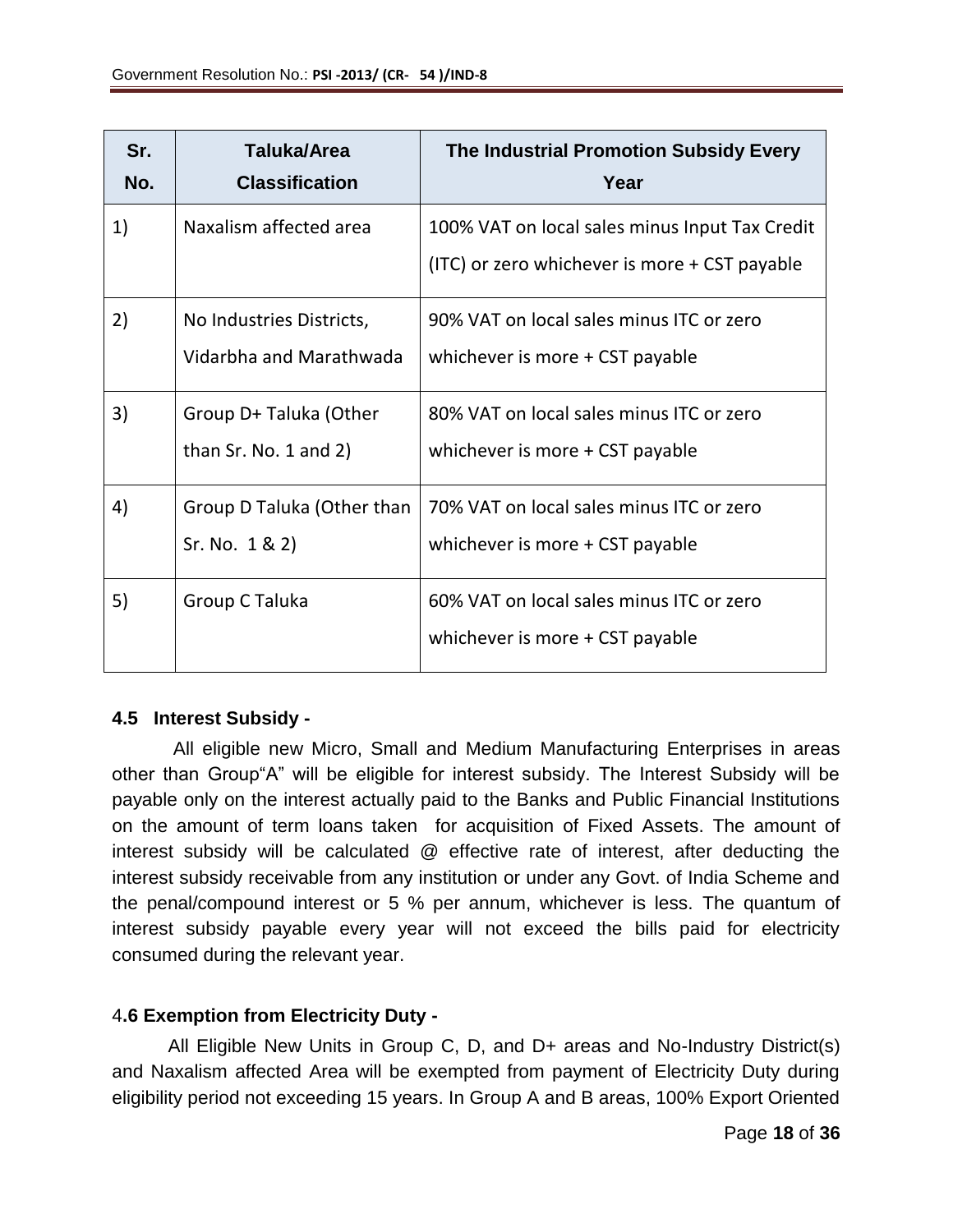Units (EOUs), Information Technology Manufacturing Units and Bio-Technology Manufacturing units will also be exempted from payment of Electricity Duty for a period of 7 Years. Necessary Notification under the provisions of the Electricity Duty Act 1958 will be issued separately by the Energy Department.

### **4.7 Waiver of Stamp Duty**

New Units as well as Units undertaking Expansion/ Diversification (including Mega and Ultra Mega Projects) will be exempted from payment of Stamp duty during the Investment period in Group "C, D, D+ Talukas, No Industry Districts and Naxalism affected areas. However, in Group A and B areas, stamp duty exemption would be available as given below:

- BT Manufacturing and IT Manufacturing Units in Public Parks : 100%
- BT Manufacturing and IT Manufacturing Units in Private Parks : 75%
- Mega Projects 50% for first conveyance deed only

*Explanation: Eligible New/Expansion Units of PSI-2007 will also be eligible for Stamp Duty Exemption during their investment period.* 

Necessary Notification under the provisions of the Bombay Stamp Act 1958 will be issued separately by the Revenue & Forest Department.

### **4.8 Power Tariff Subsidy**

Eligible New Micro, Small and Medium Enterprises (MSME) will be eligible for power tariff subsidy. The subsidy will be to the tune of Rs 1/- per unit for the Units located in Vidarbha, Marathwada, North Maharashtra and the Districts of Raigad, Ratnagiri and Sindhudurg in Kokan Region and Rs 0.50 per unit for the Units in other areas of the State for a period of 3 years from the date of commencement of commercial production, for the energy consumed and paid. The Units in Group "A" areas will however not be eligible for this incentive.

### **4.9 Incentives for Strengthening MSMEs and LSIs**

The followings incentives shall be admissible to the MSMEs and LSIs so as to promote Quality Competitiveness, Research & Development, Technology Upgradation, Water & Energy Conservation, Cleaner Production Measures and Credit Rating -

(A) New MSMEs and Expansion thereof in all categories of areas will be eligible for following incentives -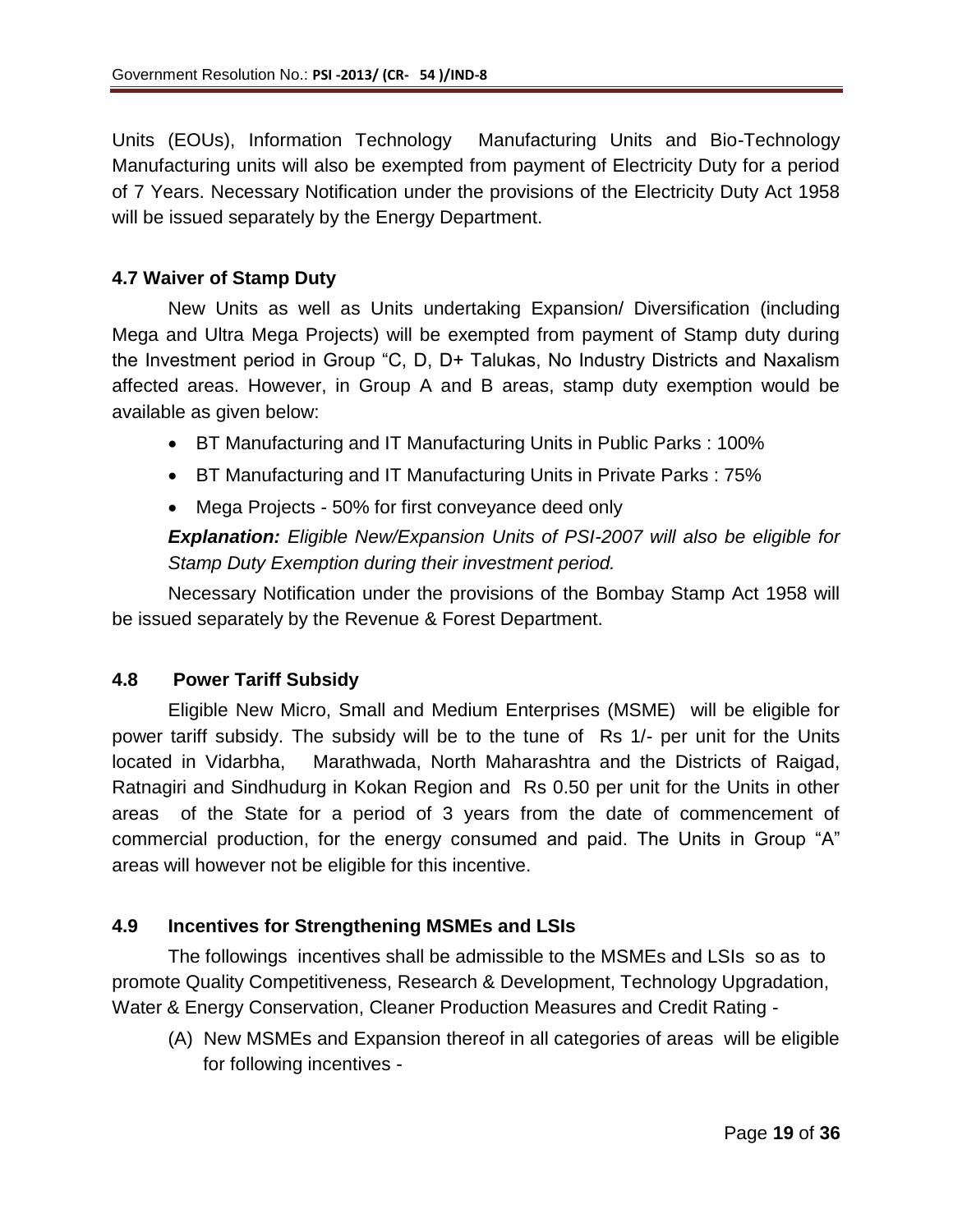- (i) 5% subsidy on capital equipment for Technology Up –gradation, subject to a maximum of Rs.25 lacs
- (ii) 75 % subsidy on the expenses incurred on quality certification limited to Rs. 1 Lakh .
- (iii) 25% subsidy on capital equipment for cleaner production measures ,limited to Rs.5 Lakhs
- (iv) 75 % subsidy on the expenses incurred on patent registration limited to Rs. 10 Lakh for the National patents and Rs. 20 lakh for the International patents.
- (B) Incentives for Credit Rating of MSMEs in all categories of areas
	- 75% of the cost of carrying out Credit Rating by Small Industries Development Bank of India/ Government accredited Credit Rating Agency, limited to Rs. 40,000.
	- (C) New MSMEs, LSI and Expansion thereof will be eligible for the following incentives in all categories of areas -
		- (i) 75% of cost of water audit limited to Rs. 1.00 lakh.
		- (ii) 75% of cost of energy audit limited to Rs. 2.00 lakh.
		- (iii) 50% of the cost of Capital Equipment under the measures to conserve/recycle water, limited to Rs. 5 lakh
		- (iv) 50% of the cost of Capital Equipment for improving energy Efficiency, limited to Rs. 5 lakh.

### **4.10 Incentives for Units coming up in Naxalism affected Talukas**

New/Expansion Units, setting up manufacturing industrial facilities in Naxalism affected Talukas (Annexure – II) and employing at least 75 % local persons from the Naxalism affected areas will be eligible for incentives .

## **5. INCENTIVES FOR MEGA PROJECTS/ ULTRA MEGA PROJECTS**

The quantum of incentives for Mega Projects and Ultra Mega Projects shall be decided by the High Power Committee under the chairmanship of the Chief Secretary, Government of Maharashtra on a case to case basis. However the Cabinet Sub Committee for Industry, under the chairmanship of the Chief Minister of Maharashtra will have the powers to sanction customized package of incentives and even offer special / extra incentives for prestigious Mega Projects / Ultra Mega Projects, on a case to case basis.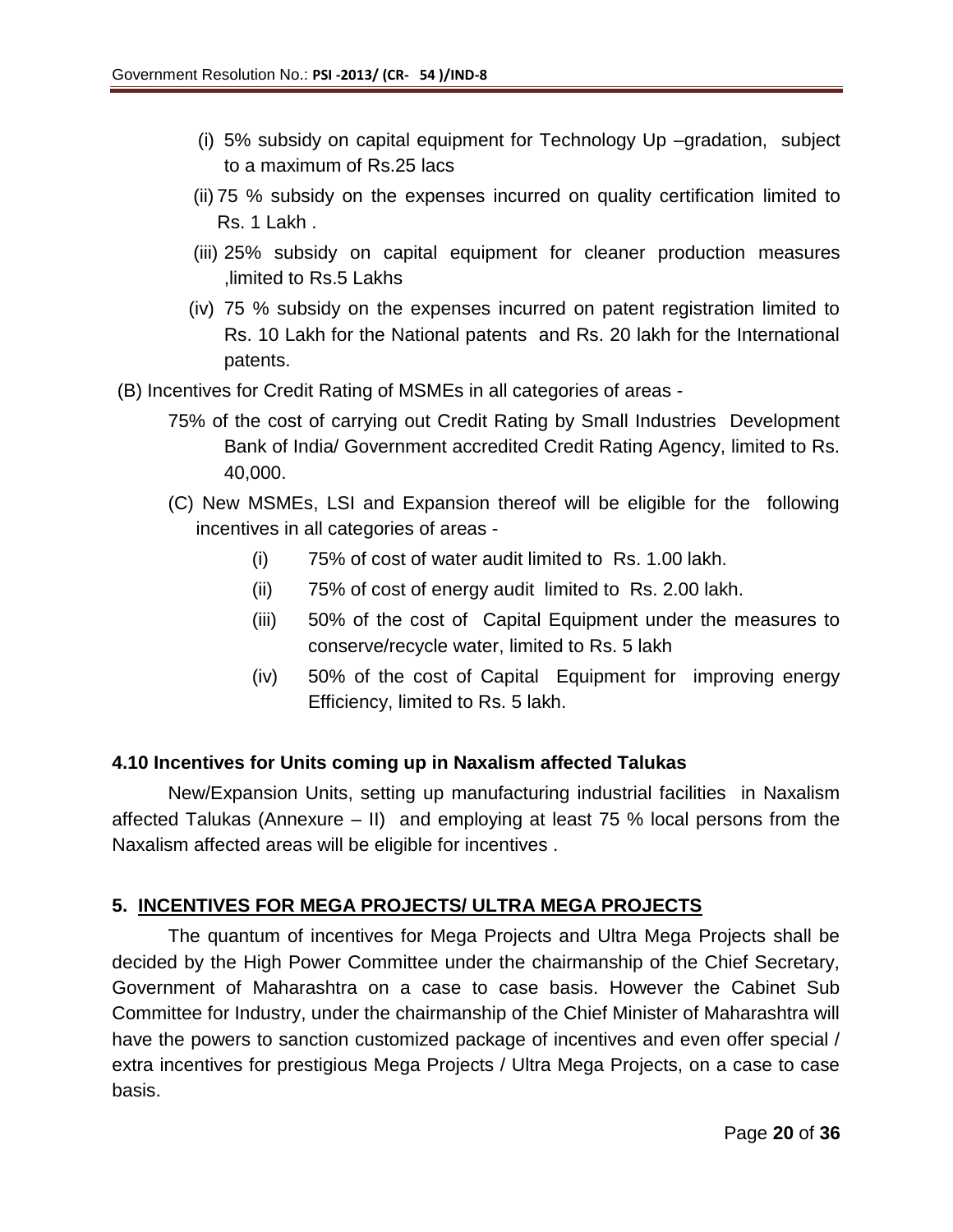## **6. YEARLY CAP FOR THE INCENTIVES**

- 6.1 The amount of incentives to be disbursed to the MSMEs and LSI Units every year will be limited to the total quantum of incentives divided by the number of years as per the applicable Eligibility period with the provision of carrying forward the differential between the actual sanctioned amount for a given year and the yearly disbursement limit.
- 6.2 For Mega Projects/ Ultra Mega Projects, if the E.C. Period is more than 10 years, the yearly limit on disbursement amount shall be equal to 1/10 of the total quantum of incentives or Industrial Promotion Subsidy sanctioned for that year whichever is less. The Carry forward principle will be applicable. The balance quantum of incentives will be allowed to be availed of after 10 years with yearly cap as above. Proportionate quantum of incentives will be calculated for a part of the year.

*Example 1: If the unit is eligible for the total quantum of Rs.1000 and the E.C. period is 10 years, then actual incentives disbursed to such unit, shall not exceed Rs.100 (1000/10) in a given year even though the amount of total incentives sanctioned for that year is more than Rs. 100. The difference (yearly sanctioned amount minus yearly disbursement limit) can be carried forward for the Subsequent years of E. C. period, such that the actual disbursement of incentives is not more than Rs.100 in any year.* 

*Example 2: If the unit is eligible for the total quantum of Rs.1000 and the E.C. period is 10 years, then actual incentive disbursed to such unit, shall not exceed Rs.100 (1000/10) or the incentives sanctioned (say Rs.70) for that year whichever is less ( i.e. Rs.70). The difference (i.e.Rs.30) can be carried forward for the further E. C. period. In the next year, if the total incentives sanctioned are Rs. 140, then the unit will be eligible for disbursement of Rs. 100 (i.e. yearly maximum disbursement limit) and Rs. 30 towards the carried forward amount .*

## **7. PROCEDURE FOR APPLICATION FOR APPLICATION UNDER PSI-2013**

### **7.1 Application for Eligibility**

(1) An application for eligibility under the PSI 2013 Scheme shall be submitted to the Implementing Agency by an Eligible Unit only after it has taken all the Effective Steps but not later than the  $31<sup>st</sup>$  March, 2018. It shall be supported by documentary evidence with regard to completion of the Effective Steps.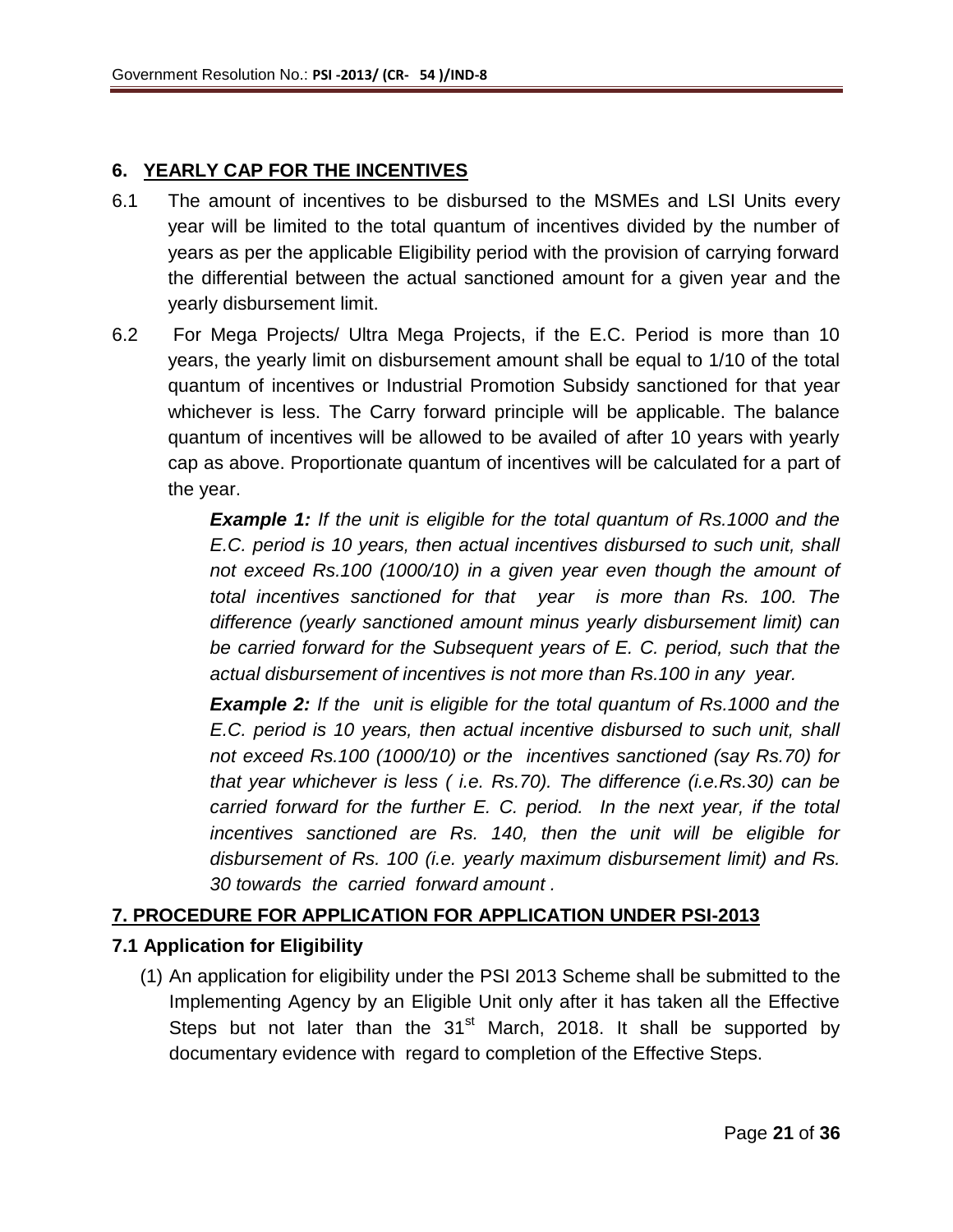(2) For claiming eligibility under the PSI-2013, any New/Expansion/ Diversification, Eligible Unit shall commence the commercial production and also acquire the fixed assets at site, having paid for the same, and paid for it within the investment period. The Investment Period for Micro, Small and Medium manufacturing Enterprises will be three years, and for the LSI units, four years. For Mega Projects /Ultra Mega Projects, the Investment period will be five years from the date of application or such greater period as may be approved by the "High Power Committee" or the "Cabinet Sub Committee" on case to case basis.

The Investment Period will be counted from the date of submission of application to the Implementing Agency or the date suggested by the Eligible Unit. However, this date should be within this Scheme Period and the assets acquired prior to and beyond the investment period will not be considered eligible for incentives, However, the Land cost prior to submission of valid application shall be considered for Fix Capital Investment.

Delay in commencement of commercial production will entail proportionate curtailment of incentives and the Eligibility Certificate period.

(3) If a Unit has completed all Effective steps but not started the production before the 1<sup>st</sup> April, 2013 and has not filed an application with the Implementing Agency under PSI 2007, such unit can submit the application under PSI - 2013. However, the incentives applicable to such Eligible Unit shall be as per PSI-2007 or PSI - 2013 , whichever is lower. For such unit , the investment made within the investment period from the date of application only will be considered for Incentives.

In respect of a Mega Project, where customised package has been approved by the High Power committee or the Infrastructure Committee / Cabinet Sub Committee under PSI - 2007, but the Unit has completed/ not completed the effective steps within the period of PSI - 2007 and has not applied to the Directorate of Industries for Eligibility Certificate as per Para No. 4.1 (1) of PSI – 2007, such Mega Project will be eligible for approved customised package only. However, the Unit should complete the effective steps and file an application with the Implementing Agency within the operative period of PSI -2013, but before starting the commercial production.

(4) An application for eligibility shall be submitted to the Implementing Agency on or before the date of commencement of commercial production. If there is any delay, the E.C. period and entitlement will be curtailed proportionately.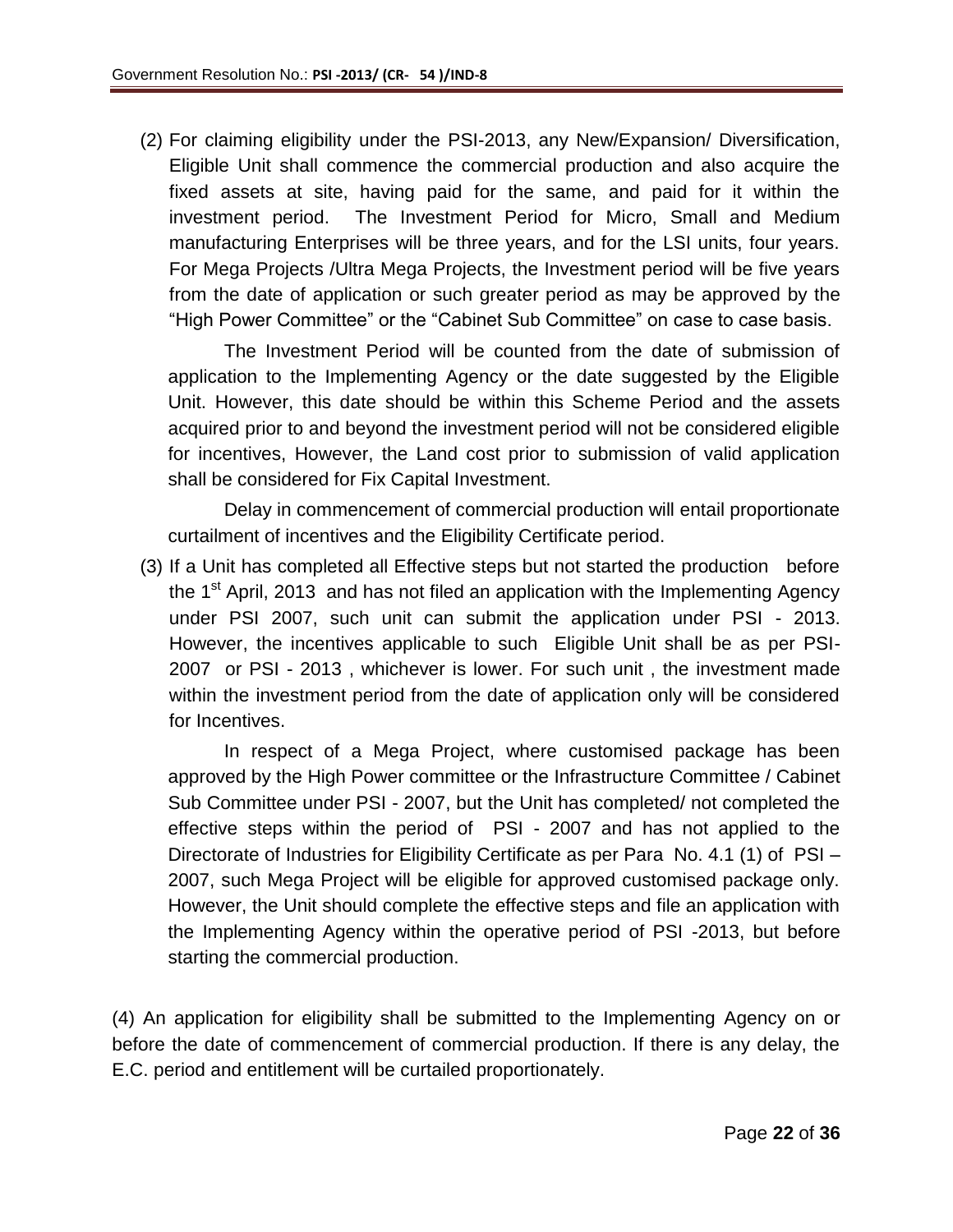## **7.2 Effective Date of Eligibility Certificate.**

An Eligibility Certificate (EC) under the PSI-2013 will be issued by the Implementing Agency after ascertaining that the Eligible Unit has complied with the provisions of the Scheme and has commenced its commercial production. The EC will be issued with effect from the date of commencement of commercial production by the Eligible Unit. The date of commencement of commercial production will be determined by the Unit, supported by the relevant extract of the Excise Register or, in case Excise Duty is not applicable, by the first sale bill issued by the Unit in respect of such production or as may be Specifically permitted by the Government of Maharashtra in respect of Mega Projects. For the purpose of the EC, the date of commencement of commercial production shall be deemed to be the first day of the month following the month in which such production has commenced.

The Implementing Agency shall send a copy of the Eligibility Certificate to all the concerned agencies offering various incentives e.g. concerned Electrical Inspector, Sales Tax Officer.

## **7.3 Procedure for claiming benefits under Expansion / Diversification**

The eligible unit claiming benefits under Expansion / Diversification shall be required to maintain separate record of production for such expansion. In case, however, maintaining separate record is not possible, the benefits for such eligible units shall be available in the ratio of additional fixed capital investment to the total gross fixed capital investment. There will no limit of number of expansions/diversifications in the Scheme period.

### **7.4 Claim for Incentives**

No right or claim for any incentives under the PSI - 2013 shall be deemed to have been conferred by the PSI - 2013 merely because the applicant Unit has fulfilled the conditions of the PSI-2013. The incentives under the PSI - 2013 *(except Stamp Duty Exemption)* cannot be claimed unless an EC has been issued under the PSI - 2013 by the Implementing Agency and the Eligible Unit has complied with the stipulations/conditions of the EC. The Implementing Agency shall issue EC to the Eligible Unit within 30 days of the Unit complying with the stipulations of the PSI – 2013 and submitting documentary evidence thereof.

## **8. MONITORING AND REVIEW**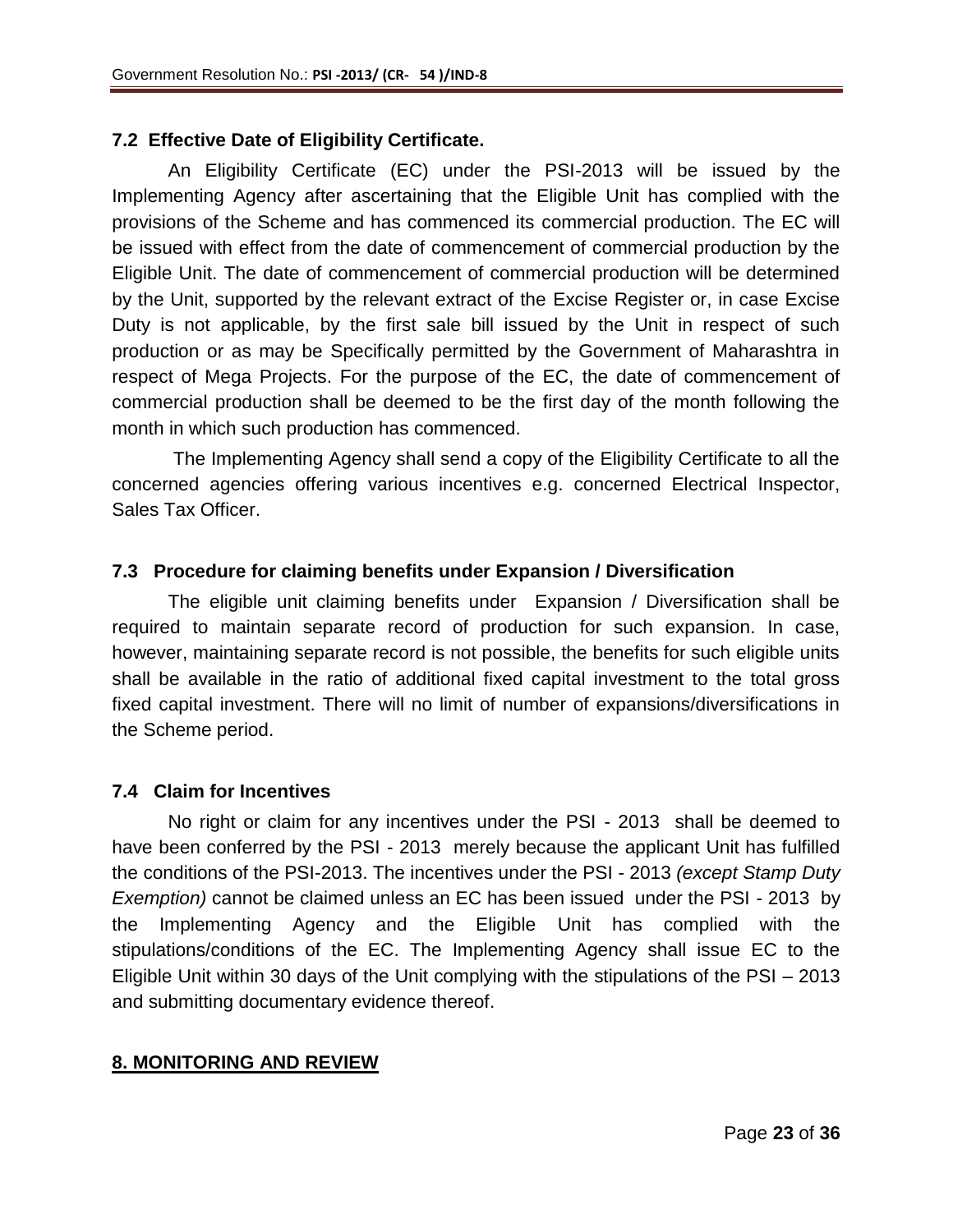8.1 Monitoring and Review of the Fixed Capital Investment and Production activities of the Eligible Unit-

With a view to monitoring the production activities of and the establishment of Fixed Assets by the Eligible Unit in relation to the incentives available under the PSI – 2013 , and ensuring that the two things proceed at the same pace during the period of eligibility and also thereafter during the operative period of the agreement entered into by the Eligible Unit, the following procedure is laid down -

(i) The Eligible Unit shall submit a report duly signed by its authorised representative covering information and details regarding production and sales, indicating the period of stoppage of production and/or closure of the Unit, if any, with reasons therefore, addition to the Fixed Capital Investment, disposal of Fixed Assets, and changes in the constitution of the Eligible Unit.

(ii) The Eligible Unit shall also submit to the Implementing Agency, within a period of 9 months from the close of every year, a certified true copy of the audited annual statement of accounts and Balance Sheet for the said year.

(iii) The Implementing Agency shall be entitled to call for any information and details for a shorter period even prior to the close of the year. The implementing Agency shall independently examine the position from time to time in order to ensure that the incentives drawn/availed of are within the ceilings specified under the PSI-2013 or under the relevant earlier Scheme, as the case may be.

8.2. Failure on the part of an Eligible Unit to submit any of the above information / documents within the specified time shall mount to breach of the provisions of the PSI-2013, entailing suitable action as provided under the Procedural Rules, including action to cancel the EC, or premature recall of and immediate recovery of the incentives drawn / availed.

8.3 The Implementing Agencies shall, as far as possible, ensure that the Eligible Unit and the relevant Agency for supply of power, and the Electrical Inspector are kept informed of the continuance or discontinuance of the EC during the tenure in accordance with the Procedural Rules.

8.4 If and when the Eligible Unit reaches the relevant ceilings prescribed in the EC , prior to expiry of the EC period, or if it contravenes any of the conditions there under, the Implementing Agencies shall take prompt action to cancel the EC.

## **9. MISCELLANEOUS PROVISIONS**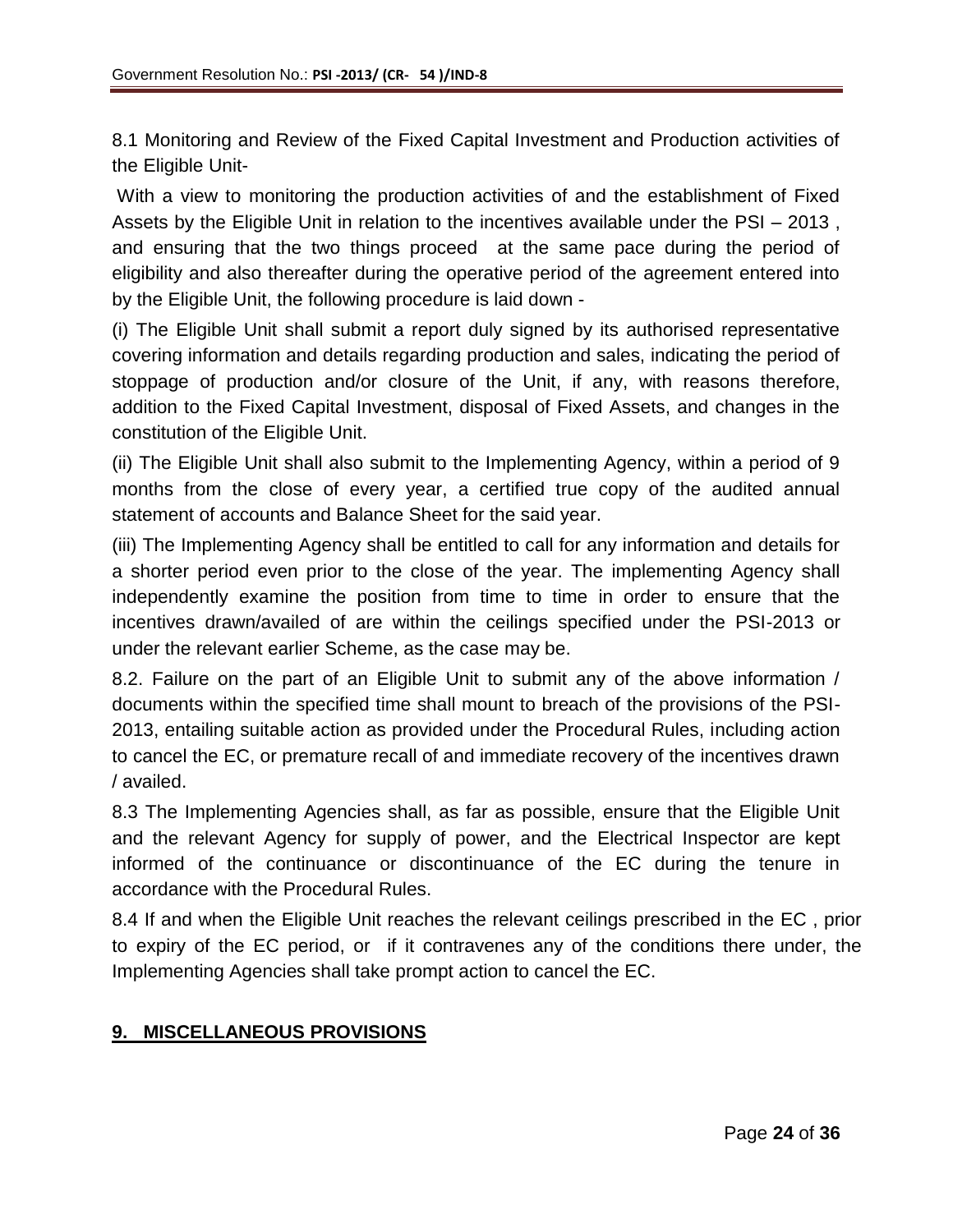A State Level Committee (SLC) as constituted, comprising the following members, shall be authorized to decide the Implementing Agency, interpret and decide all the issues involving the PSI - 2013 and Earlier Schemes :-

1. Principle Secretary, Industries Department … Chairman

- 2. Principle Secretary (Finance) … Member
- 3. Commissioner of Sales Tax… Member
- 4. Development Commissioner (Industries) … Member
- 5. Joint Director of Industries (PSI) … Member Secretary

The Committee may, if it so desires, seek the advice of Experts from the relevant fields before taking decision on any subject falling under its purview.

The decisions taken by the Committee shall be implemented only after the approval of the Government at appropriate level.

This Government Resolution is Issued with the concurrence of the Finance Department vide its U.O.R. No.14/ 2013/ Taxation -1 Dated 28/3/2013.

This Government resolution of Maharashtra Government is available at the websit[ewww.maharashtra.gov.in.](http://www.maharashtra.gov.in/) Reference no. for this is 201304091555217210. This order has been signed digitally.

By order and in the name of the Governor of Maharashtra.

Damodar Ambadas Kulkarni

Digitally signed by Damodar Ambadas Kulkarni DN: c=IN, o=Government Of Maharashtra, ou=Industry Energy & Labor, postalCode=400032, st=Maharashtra, cn=Damodar Ambadas Kulkarni Date: 2013.04.15 15:46:33 +05'30'

## **( D. A. Kulkarni)**

Under Secretary to government

To,

- 1. Principal Secretary to Hon'ble Governor of Maharashtra.
- 2. Principal Secretary to Hon'ble Chief Minister of Maharashtra.
- 3. Secretary to Hon'ble Deputy Chief Minister of Maharashtra.
- 4. Private Secretary to Hon'ble Minister (Industries)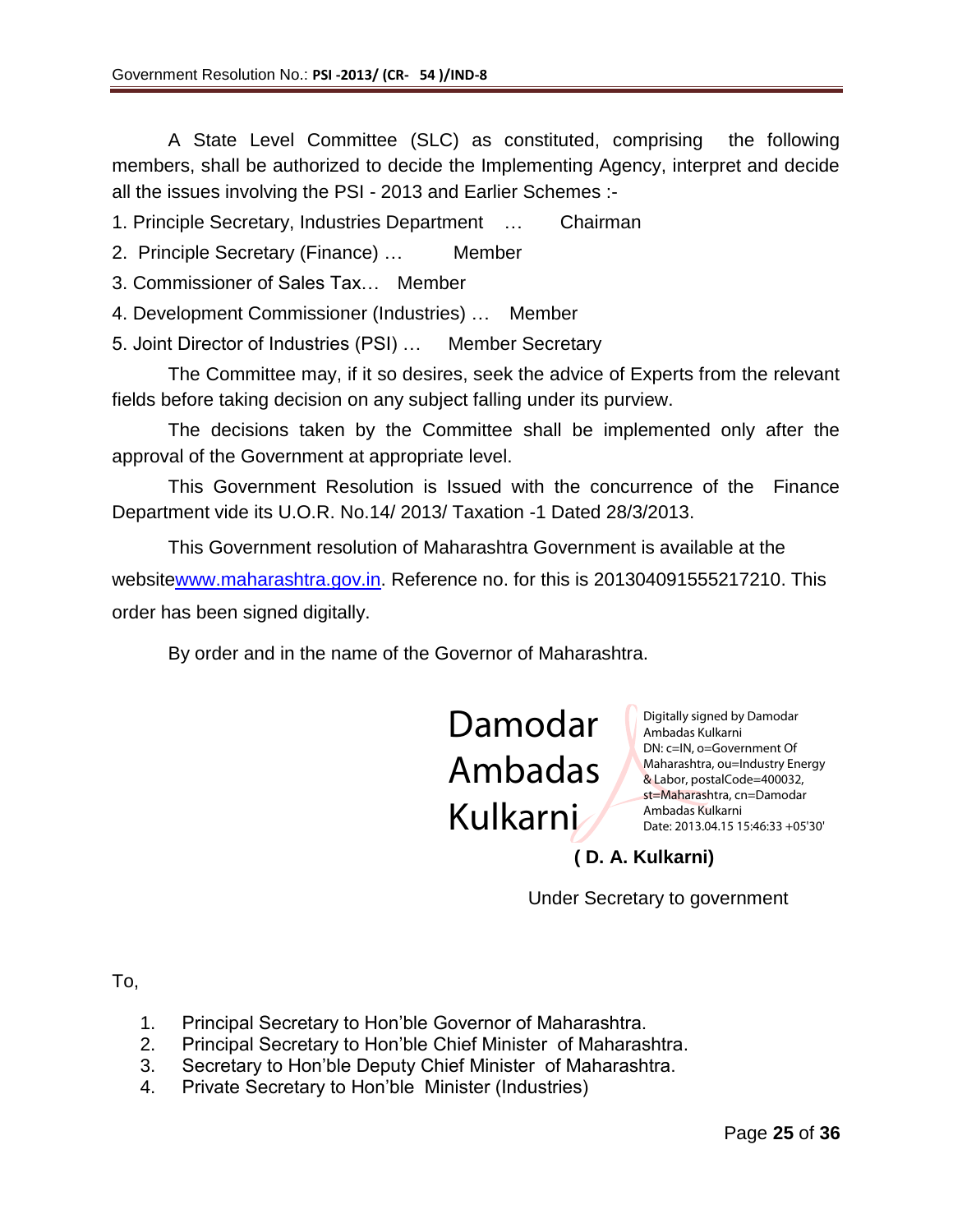- 5. Private Secretary to Hon'ble State Minister (Industries)
- 6. All Private Secretary to all Hon'ble Minister and State Minister
- 7. Private Secretary to Hon'ble Leader of Opposition, Maharashtra Legislature Assembly, Vidhanbhavan, Mumbai.
- 8. Private Secretary to Hon'ble Leader of Opposition, Maharashtra Legislature Council , Vidhanbhavan, Mumbai.
- 9. Hon'ble Chief Secretary of Maharashtra.
- 10. All Additional Chief Secretaries/Principal Secretaries/Secretaries to the Government of Maharashtra.
- 11. Divisional Commissioner, Konkan Division/ Aurangabad Division/ Pune Division/ Nasik Division/ Amaravati Division/ Nagpur Division.
- 12. Development Commissioner (Industries) Directorate of Industry, Mumbai.
- 13. Commissioner of Sales Tax, Mumbai
- 14. Chief Executive Officer, Maharashtra Industrial Development Corporation, Mumbai
- 15. All Collectors
- 16. All Managing Directors / Chief Executive Officers of the Corporations/ Government Undertakings under the Government of Maharashtra.
- 17. All Joint Directors of Industries.
- 18. All Departments of Mantralaya, Mumbai
- 19. All Desk Officers in the Industries, Energy and Labour Department.
- 20. All General Managers, District Industries Centres
- 21. The Accountant General, Maharashtra-1, Mumbai
- 22. The Accountant General, Maharashtra-11, Nagpur
- 23. The Pay and Accounts Officer, Mumbai
- 24. The Resident and Audit Officer, Mumbai
- 25. The industries, Energy and Labour Department (Ind-8) Select file.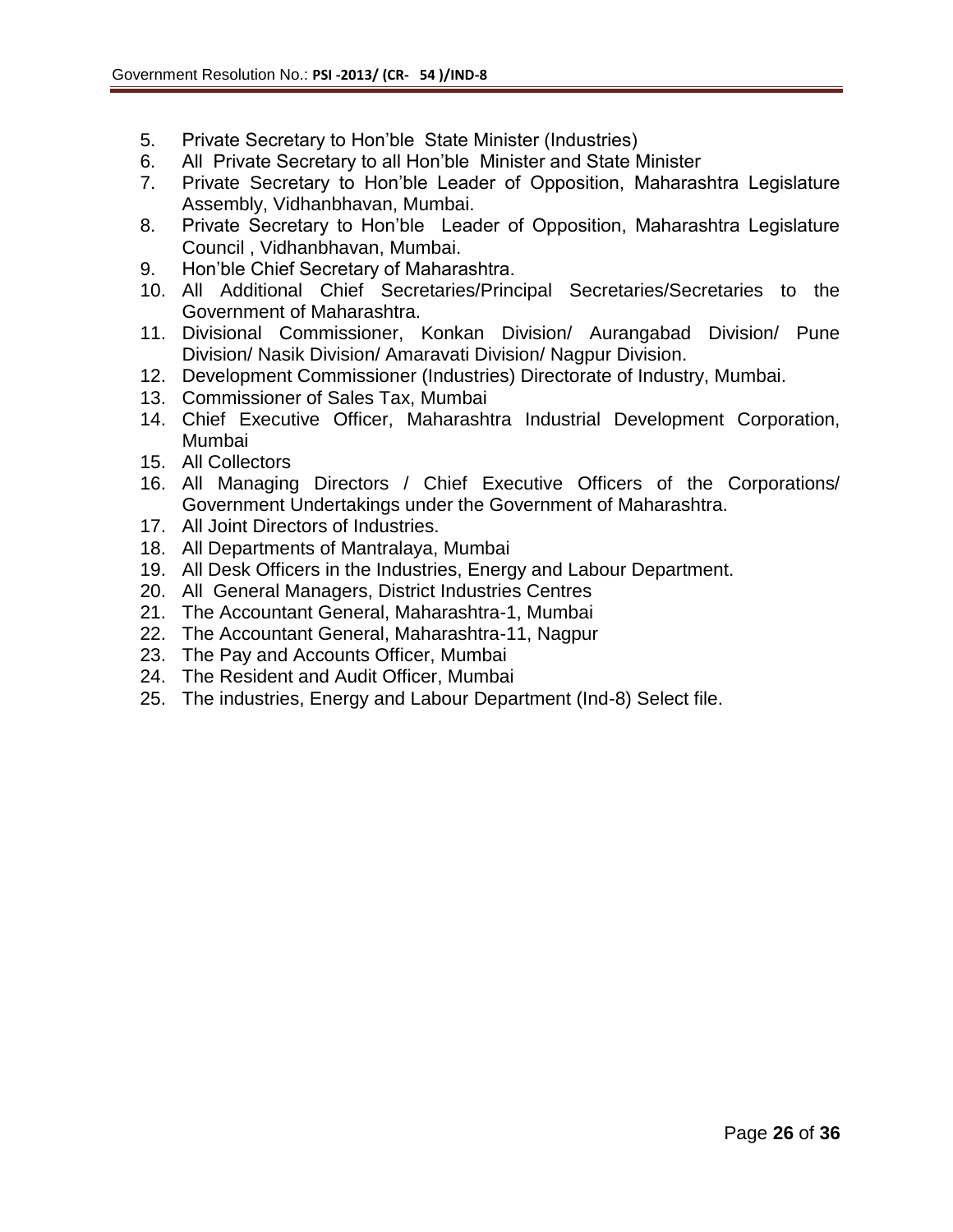Annexure – I

## CLASSIFICATION OF TALUKAS / AREAS

| <b>District</b>              | <b>Group A</b>                                                      | <b>Group B</b>                  | <b>Group C</b>                              | <b>Group D</b>         | Group D+                                                                        |  |  |
|------------------------------|---------------------------------------------------------------------|---------------------------------|---------------------------------------------|------------------------|---------------------------------------------------------------------------------|--|--|
| <b>KONKAN DIVISION</b><br>1. |                                                                     |                                 |                                             |                        |                                                                                 |  |  |
| Greater                      | Greater                                                             |                                 |                                             |                        |                                                                                 |  |  |
| Mumbai                       | Mumbai                                                              |                                 |                                             |                        |                                                                                 |  |  |
| Thane                        | Thane                                                               | Dahanu                          | <b>Bhivandi</b>                             |                        | Jawhar                                                                          |  |  |
|                              | Vasai<br>Palghar                                                    | Murbad                          | Shahapur                                    |                        | Mokhada                                                                         |  |  |
|                              | Kalyan                                                              |                                 |                                             |                        | <b>Talasari</b>                                                                 |  |  |
|                              | Ulhasnagar<br>Ambernath                                             |                                 |                                             |                        | Wada                                                                            |  |  |
|                              |                                                                     |                                 |                                             |                        | Vikramgad                                                                       |  |  |
| Raigad                       | Alibag @<br>Uran<br>Panvel<br>Karjat @<br>Khalapur<br>Pen @<br>Roha | Alibag \$<br>Pen \$<br>Sudhagad | Karjat \$<br>Mahad<br>Mangaon<br>Murud      | Shrivardh<br>an        | Poladpur<br>Mhasala<br>Tala                                                     |  |  |
| Ratnagiri                    |                                                                     |                                 | Ratnagiri<br>Chiplun                        | Khed                   | Guhagar<br>Dapoli<br>Lanja<br>Mandangad<br>Rajapur<br>Sangameshwar              |  |  |
| Sindhudurg                   |                                                                     |                                 |                                             | Vengurla               | Kankavli<br>Kudal<br>Sawantwadi<br>Malvan<br>Deogad<br>Vaibhavwadi<br>Doda Marg |  |  |
|                              | 2. PUNE DIVISION                                                    |                                 |                                             |                        |                                                                                 |  |  |
| Pune                         | Pune City<br>Maval<br>Haveli @<br>Bhor @                            | Haveli \$<br>Mulshi \$          | Shirur \$<br>Daund \$<br>Bhor \$<br>Khed \$ | Ambegao<br>n<br>Junnar | Velhe                                                                           |  |  |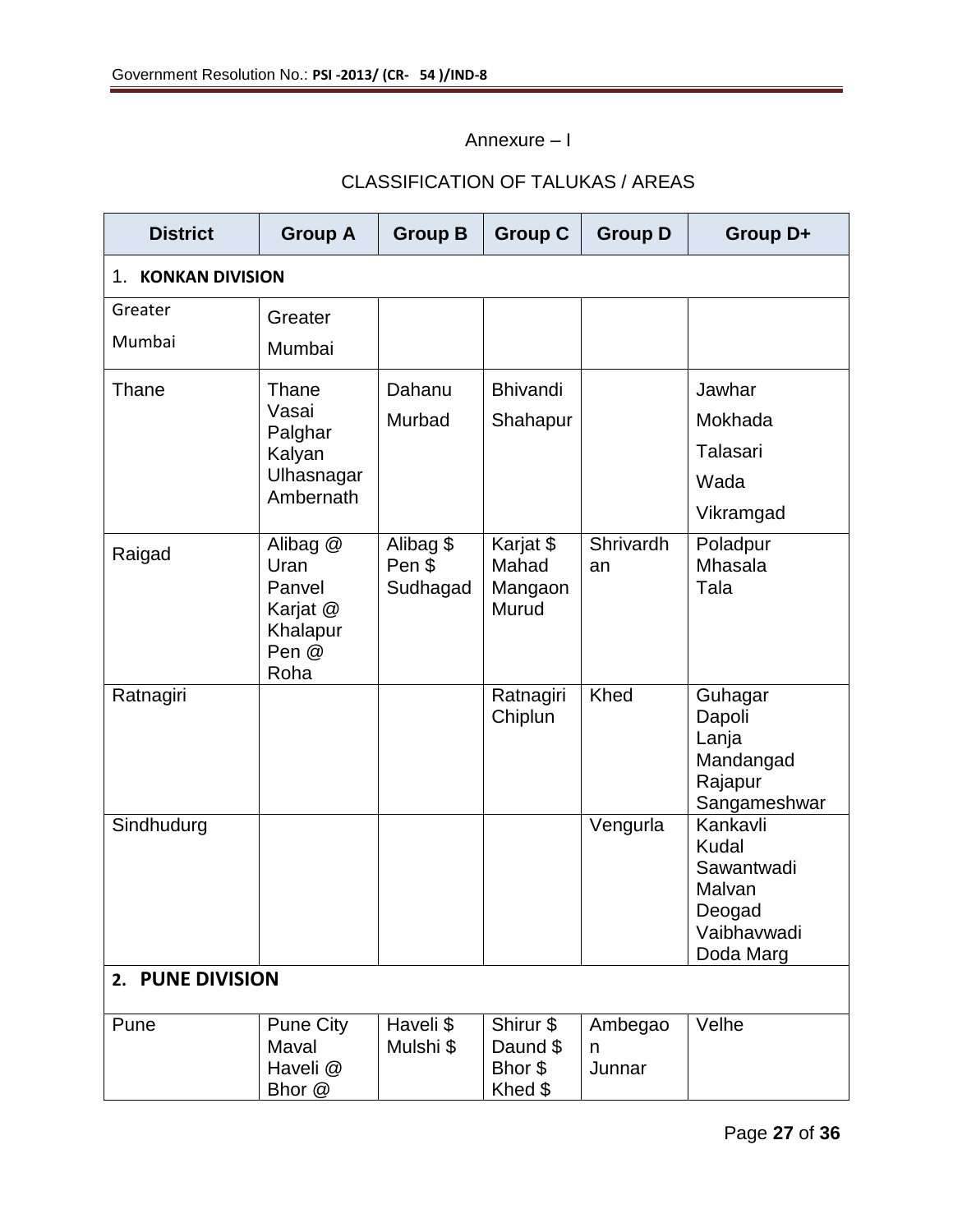| <b>District</b>   | <b>Group A</b>                            | <b>Group B</b> | <b>Group C</b>                         | <b>Group D</b>                                                                    | Group D+                                                                                               |
|-------------------|-------------------------------------------|----------------|----------------------------------------|-----------------------------------------------------------------------------------|--------------------------------------------------------------------------------------------------------|
|                   | Daund @<br>Shirur @<br>Khed @<br>Mulshi @ |                | Indapur<br><b>Baramati</b><br>Purandar |                                                                                   |                                                                                                        |
| Solapur           |                                           |                |                                        | Solapur<br>(North)<br>Pandharp<br>ur<br><b>Malshiras</b>                          | Barshi<br>Akkalkot<br>Solapur (South)<br>Mohol<br>Mangalwedhe<br>Sangole<br>Karmala<br>Madha           |
| Satara            |                                           |                |                                        | Satara<br>Khandala<br>Koregaon<br>Phaltan<br>Khatav<br>Karad<br>Mahabale<br>shwar | Wai<br>Man<br>Patan<br>Jaoli                                                                           |
| Sangli            |                                           |                |                                        | Miraj                                                                             | Tasgaon<br>Khanapur<br>Atapadi<br>Jat<br>KavatheMahaan<br>kal<br>Walwa<br>Shirala<br>Kadegaon<br>Palus |
| Kolhapur          |                                           |                |                                        | Karveer<br>Panhala<br>Hatkanan<br>gale<br>Shirol                                  | Kagal<br>Gadhinglaj<br>Chandgad<br>Ajra<br>Bhudargad<br>Radhanagari<br><b>Bavada</b><br>Shahuwadi      |
| 3. NASIK DIVISION |                                           |                |                                        |                                                                                   |                                                                                                        |
| <b>Nasik</b>      |                                           | <b>Nasik</b>   | Niphad<br>Sinnar                       | Dindori<br>Yeola<br>Igatpuri                                                      | Peth<br>Surgana<br>Kalwan<br><b>Baglan</b>                                                             |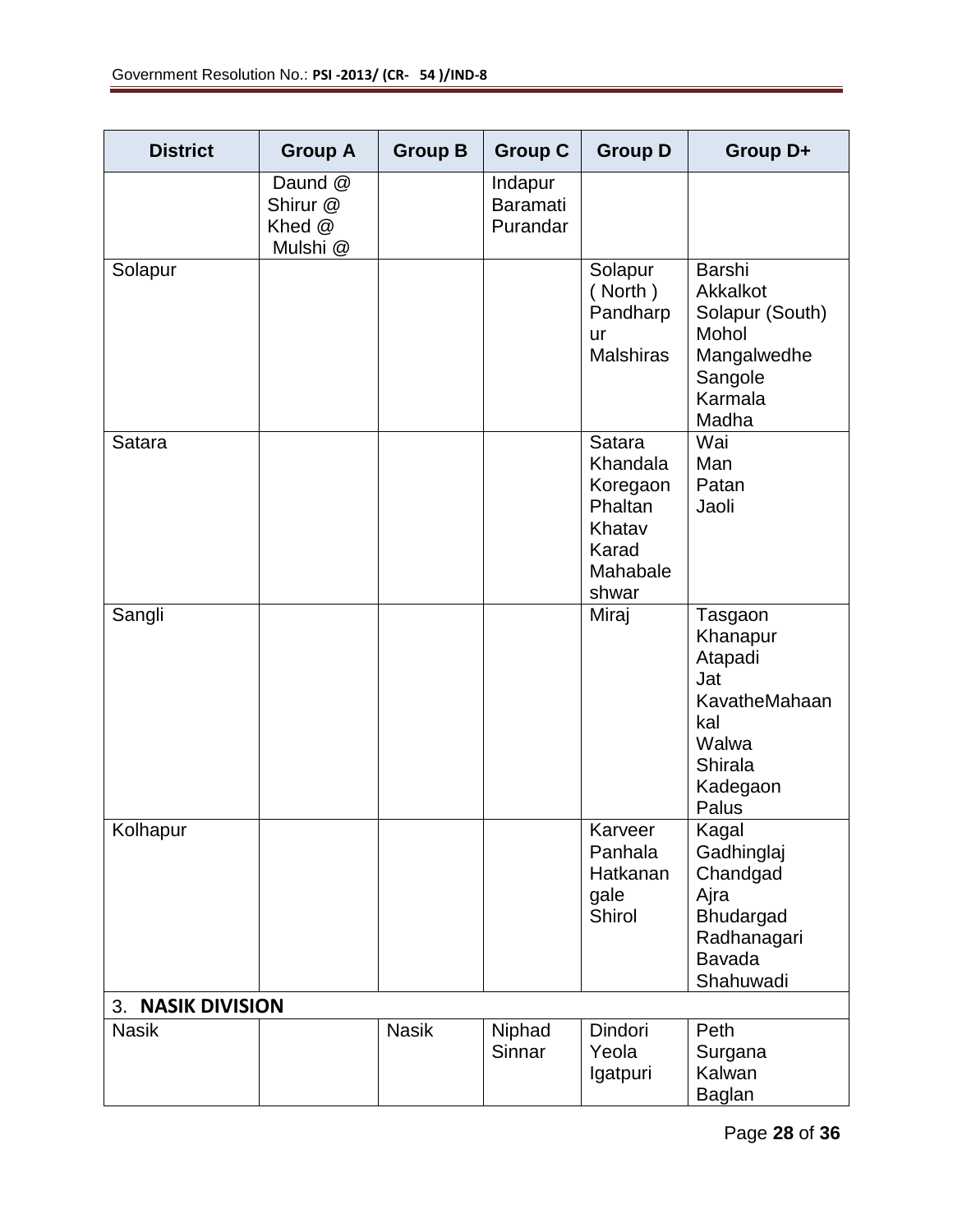| <b>District</b>        | <b>Group A</b> | <b>Group B</b> | <b>Group C</b> | <b>Group D</b>                                                                                                          | Group D+                                                                                                               |
|------------------------|----------------|----------------|----------------|-------------------------------------------------------------------------------------------------------------------------|------------------------------------------------------------------------------------------------------------------------|
|                        |                |                |                |                                                                                                                         | Chandwad<br>Nandgaon<br>Trimbakeshwar<br>Deola Malegaon                                                                |
| Ahmednagar             |                |                |                | Nagar<br>Rahuri<br>Shrirampu<br>r<br>Newasa<br>Karjat<br>Shrigonda<br>Akola<br>Sangamn<br>er<br>Kopergao<br>n<br>Rahata | Shevgaon<br>Pathardi<br>Jamkhed<br>Parner                                                                              |
| <b>Dhule</b>           |                |                |                | <b>Dhule</b>                                                                                                            | <b>Sakri</b><br>Shirpur<br>Shindkheda                                                                                  |
| Nandurbar              |                |                |                |                                                                                                                         | Nandurbar<br>Nawapur<br>Shahade<br><b>Talode</b><br>Akrani<br>Akkalkuva                                                |
| Jalgaon                |                |                |                | Jalgaon<br>Yawal<br>Chalisgao<br>n<br>Amalner<br>Dharanga<br>on                                                         | Chopada<br>Raver<br>Edalabad<br><b>Bhusawal</b><br>Jamner<br>Pachora<br>Bhadgaon<br>Parola<br>Erandol<br><b>Bodwad</b> |
| 4. AURANGABAD DIVISION |                |                |                |                                                                                                                         |                                                                                                                        |
| Aurangabad             |                |                |                | Aurangab<br>ad                                                                                                          | Khuldabad<br>Kannad<br>Soegaon<br>Sillod<br>Paithan<br>Gangapur                                                        |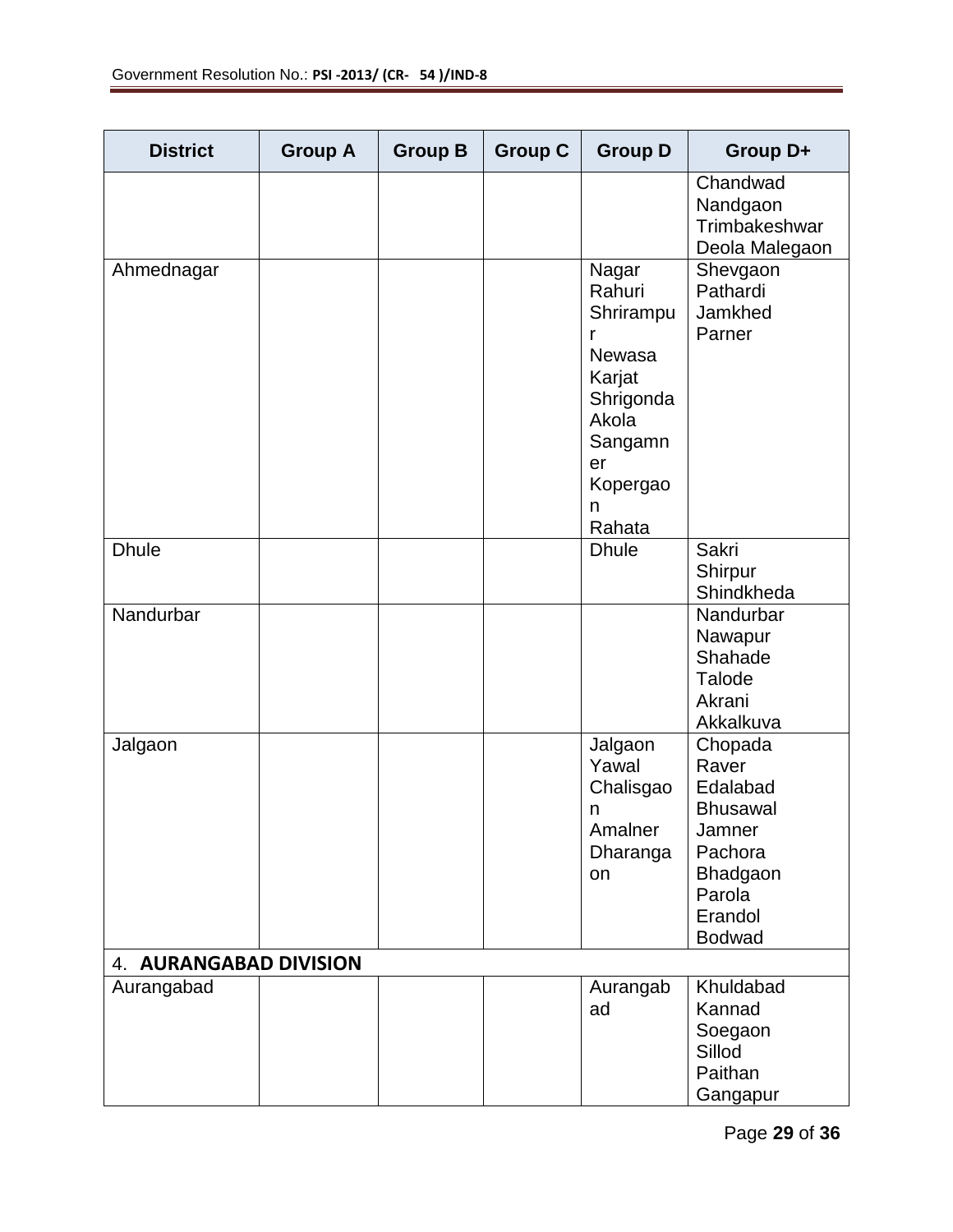| <b>District</b> | <b>Group A</b>       | <b>Group B</b> | <b>Group C</b> | <b>Group D</b> | Group D+                                                                                                                                |
|-----------------|----------------------|----------------|----------------|----------------|-----------------------------------------------------------------------------------------------------------------------------------------|
|                 |                      |                |                |                | Vaijapur<br>Phulambri                                                                                                                   |
| Jalna           |                      |                |                |                | Jalna<br>Ambad<br>Jafferabad<br>Partur<br><b>Bhokardan</b><br>Badnapur<br>Ghangsavangi<br>Mantha                                        |
| <b>Beed</b>     |                      |                |                |                | <b>Beed</b><br>Georai<br>Majalgaon<br>Ambejogai<br>Kaij<br>Patoda<br>Ashti<br><b>Dharur</b><br>Parli<br>Wadavani<br><b>Shirur Kasar</b> |
| Osmanabad       |                      |                |                |                | Osmanabad<br>Kalamb<br>Omerga<br>Tuljapur<br>Paranda<br><b>Bhum</b><br>Washi<br>Lohara                                                  |
| Parbhani        |                      |                |                |                | Parbhani<br>Jintur<br>Selu<br>Gangakhed<br>Pathri<br>Palam<br>Purna<br>Manawat<br>Sonpeth                                               |
| Hingoli         | NO INDUSTRY DISTRICT |                |                |                |                                                                                                                                         |
| Latur           |                      |                |                |                | Latur<br>Ahmedpur,<br>Udgir<br>Nilanga                                                                                                  |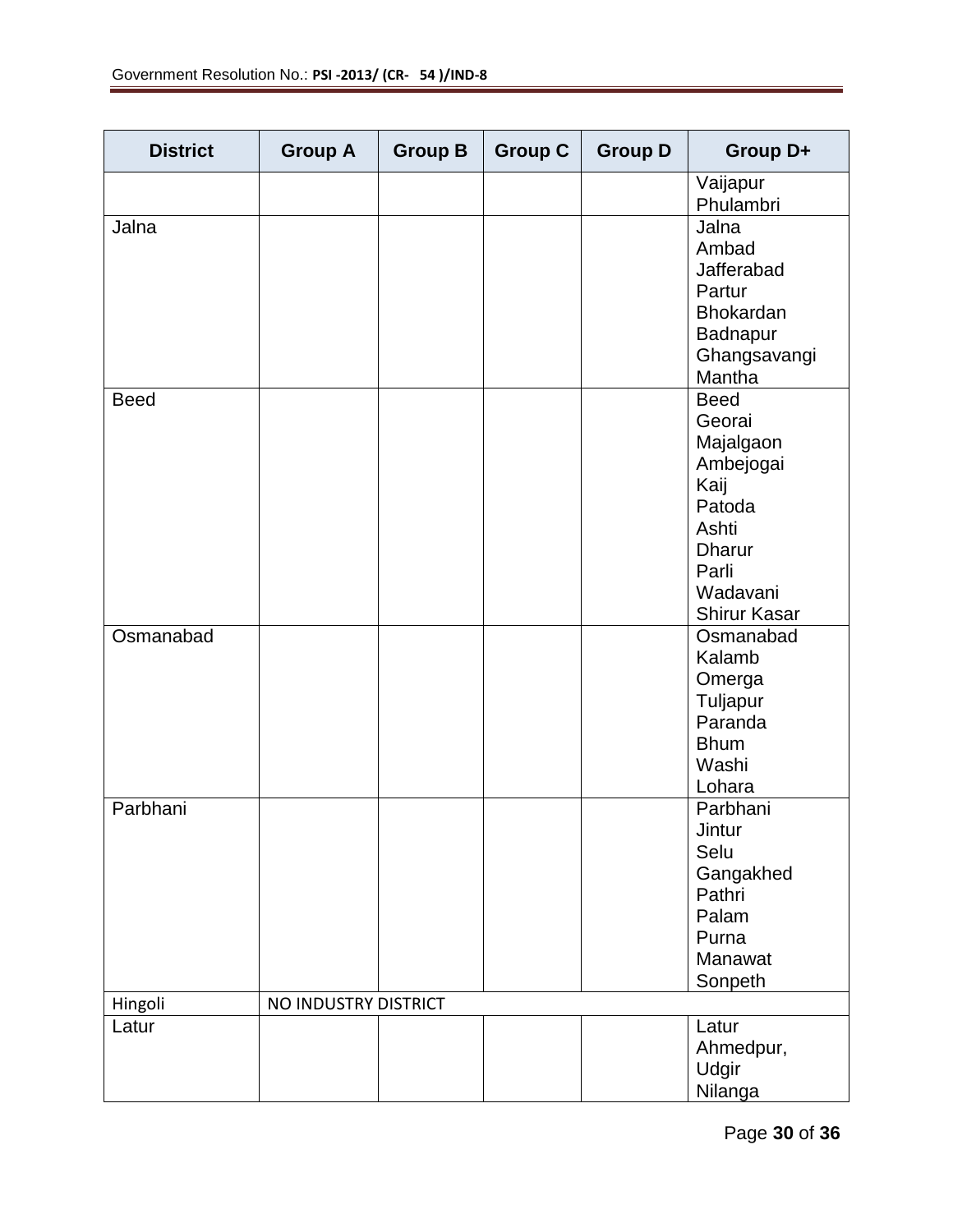| <b>District</b>       | <b>Group A</b> | <b>Group B</b> | <b>Group C</b> | <b>Group D</b> | Group D+                                                                                                                                                                                                                  |
|-----------------------|----------------|----------------|----------------|----------------|---------------------------------------------------------------------------------------------------------------------------------------------------------------------------------------------------------------------------|
|                       |                |                |                |                | Ausa<br>Chakur<br>Deoni<br>Shirur-Anantpal<br>Jalkot<br>Renapur                                                                                                                                                           |
| Nanded                |                |                |                |                | Nanded<br><b>Bhokar</b><br>Hadgaon<br>Kinwat<br><b>Biloli</b><br>Deglur<br>Mukhed<br>Kandhar<br>Loha<br>Mudkhed<br>Ardhapur<br>Naigaon<br>Dharmabad<br>Himayatnagar<br>Umari<br>Mahur                                     |
| 5. AMARAVATI DIVISION |                |                |                |                |                                                                                                                                                                                                                           |
| Amravati              |                |                |                |                | Amravati<br>Achalpur<br><b>Bhatkuli</b><br>Nandgaon-<br>Khandeshwar<br><b>Chandur Bazar</b><br>Morshi<br>Warud<br>Chandur Rly.<br>Teosa<br>Daryapur<br>Anjangaon - Surji<br>Chikhaldara.<br>Dharni<br>Dhamangaon-<br>Rly. |
| Akola                 |                |                |                |                | Akola<br><b>Barshitakli</b><br>Akot                                                                                                                                                                                       |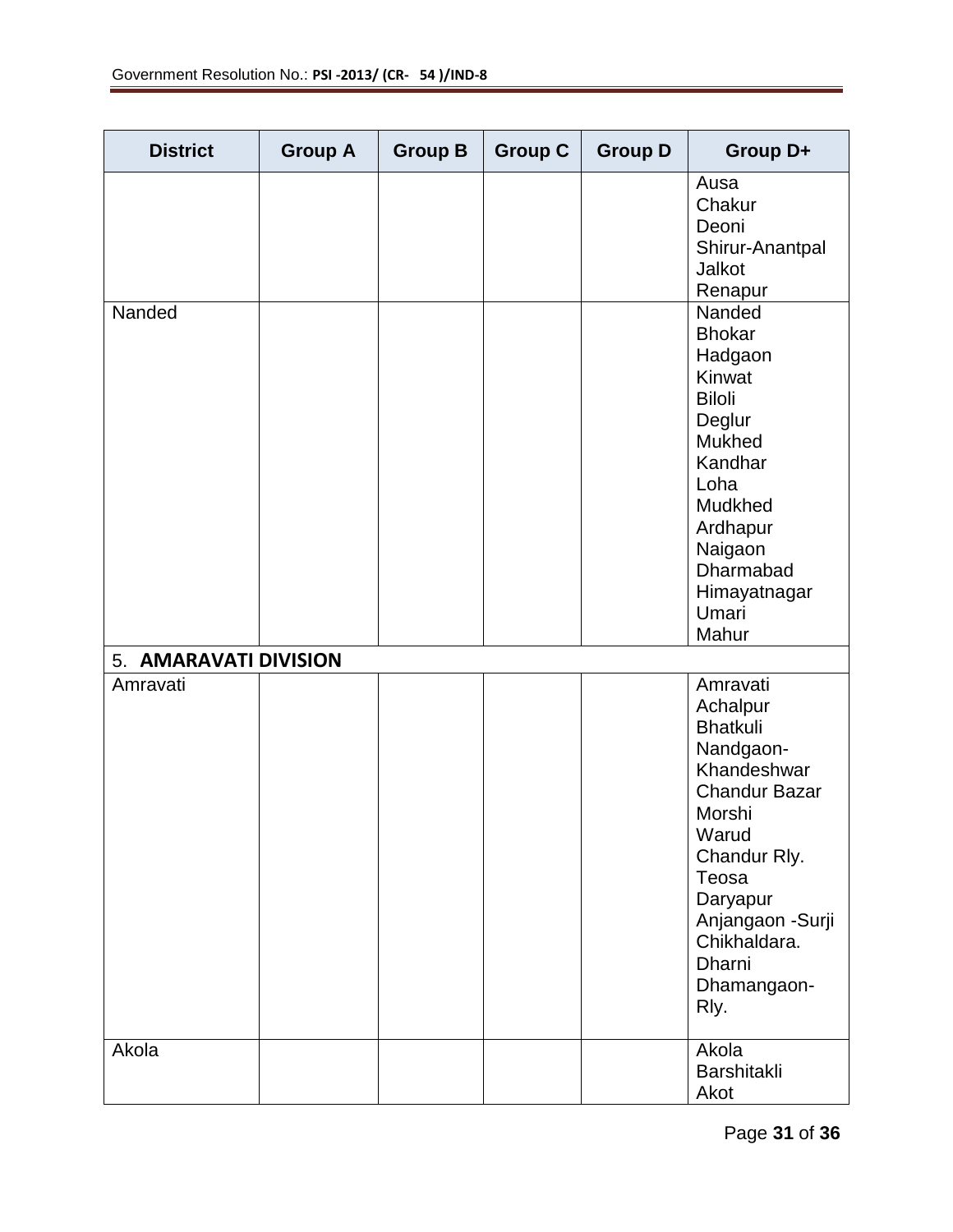| <b>District</b>        | <b>Group A</b> | <b>Group B</b> | <b>Group C</b> | <b>Group D</b> | Group D+                                                                                                                                                                          |
|------------------------|----------------|----------------|----------------|----------------|-----------------------------------------------------------------------------------------------------------------------------------------------------------------------------------|
|                        |                |                |                |                | Telhara<br><b>Balapur</b><br>Patur<br>Murtijapur                                                                                                                                  |
| Washim                 |                |                |                |                | Washim<br>Malegoan<br><b>Risod</b><br>Mangrulrpir<br>Manora<br>Karanja                                                                                                            |
| Buldhana               |                |                |                |                | <b>Buldhana</b><br>Chikhali<br>Shegaon<br>DeulgaonRaja<br>Malkapur<br>Motala<br>Nandura<br>Jalgaon Jamod<br>Sangrampur<br>Khamgaon<br>Mehkar<br>Sindakhed - Raja<br>Lonar         |
| Yavatmal               |                |                |                |                | Yavatmal<br>Babhulgaon<br>Kalamb<br>Kelapur<br>Ralegaon<br>Ghatanji<br>Wani<br>Maregaon<br>Pusad<br>Mahagaon<br>Umarkhed<br>Darwaha<br>Ner<br><b>Digras</b><br>Arni<br>Zari-Jamdi |
| <b>NAGPUR DIVISION</b> |                |                |                |                |                                                                                                                                                                                   |
| Nagpur                 |                |                |                | Nagpur<br>City | Nagpur (R)<br>Kamptee<br>Hingana                                                                                                                                                  |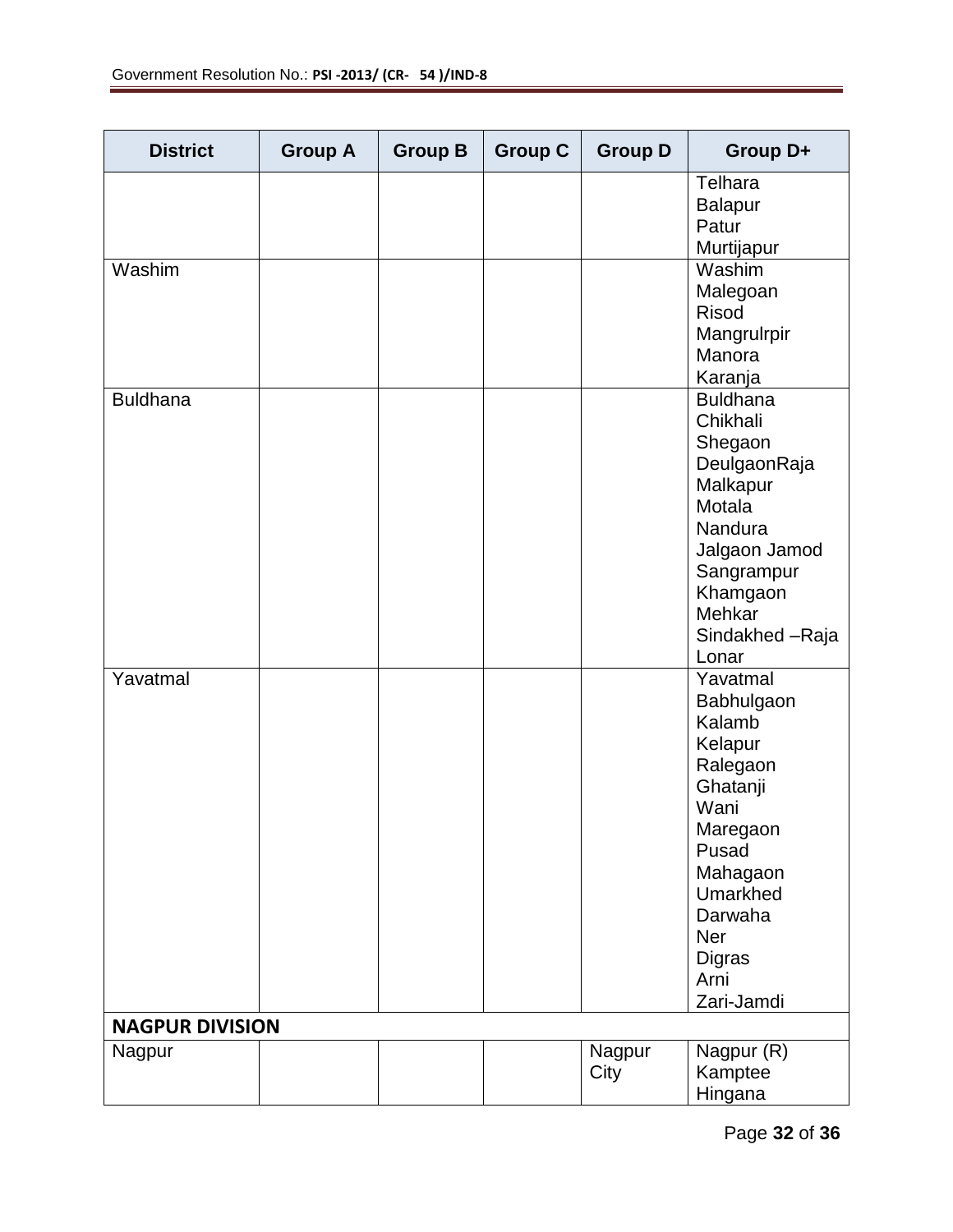| <b>District</b> | <b>Group A</b> | <b>Group B</b> | <b>Group C</b> | <b>Group D</b> | Group D+                                                                                                    |
|-----------------|----------------|----------------|----------------|----------------|-------------------------------------------------------------------------------------------------------------|
|                 |                |                |                |                | Katol<br>Narkhed<br>Savner<br>Kalmeshwar<br>Ramtek<br>Parseoni<br>Mauda<br>Umred<br><b>Bhiwapur</b><br>Kuhi |
| <b>Bhandara</b> |                |                |                |                | <b>Bhandara</b><br>Pauni<br>Tumsar<br>Mohadi<br>Sakoli<br>Lakhandur<br>Lakhani                              |
| Gondia          |                |                |                |                | Gondia<br>Goregaon<br>Tirora<br>Arjuni-<br>Morgaon<br>Deori<br>Sadakarjuni<br>Amgaon<br>Salekasa            |
| Wardha          |                |                |                |                | Wardha<br>Deoli<br>Seloo<br>Arvi<br>Karanja<br>Ashti<br>Hinganghat<br>Samudrapur                            |
| Chandrapur      |                |                |                |                | Chandrapur<br>Gondpipri<br>Mul<br>Warora<br>Chimur<br>Bhadravati<br>Brahmapuri<br>Sindewahi<br>Nagbhid      |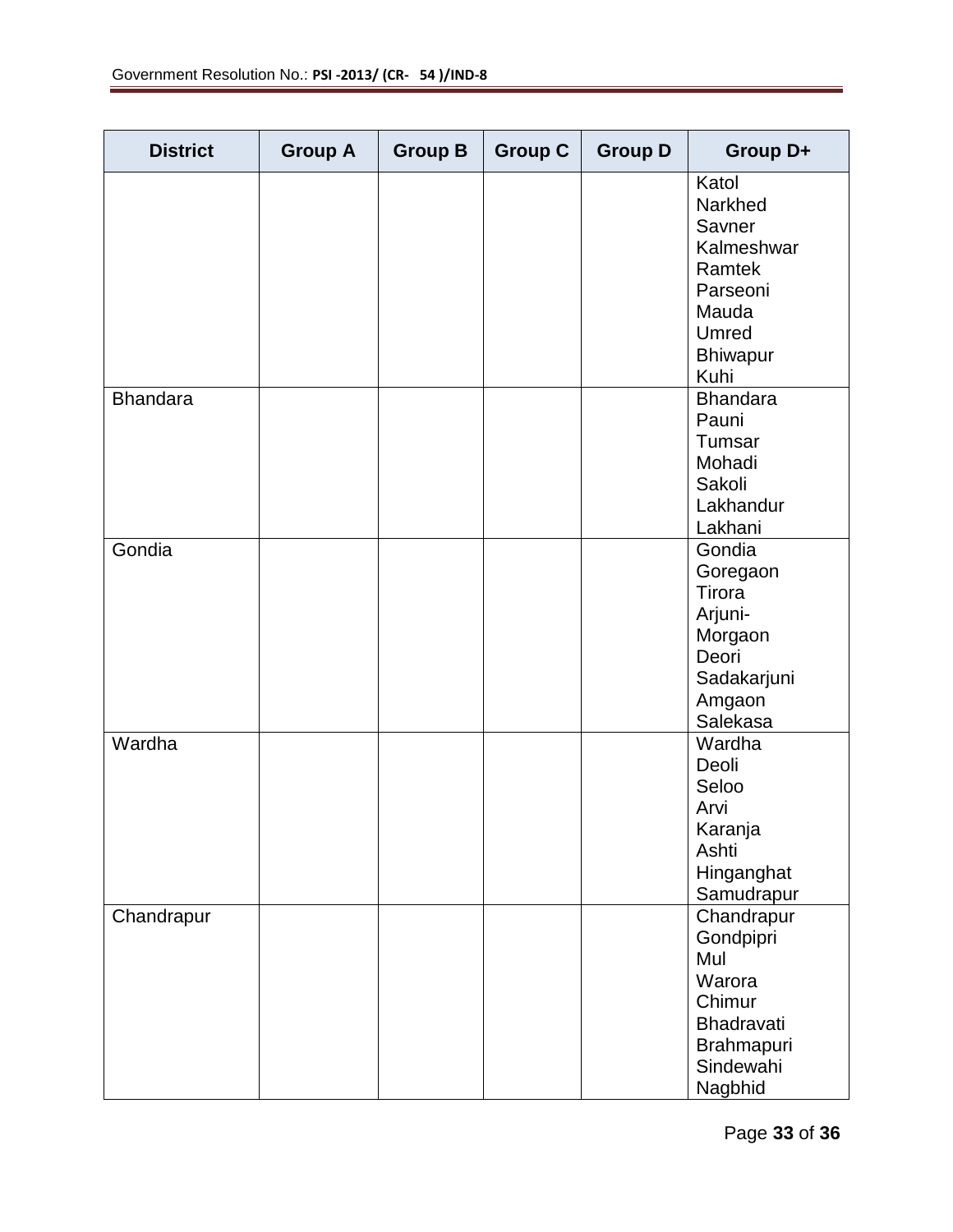| <b>District</b> | <b>Group A</b>                                  | <b>Group B</b> | <b>Group C</b> | <b>Group D</b> | Group D+                                                              |
|-----------------|-------------------------------------------------|----------------|----------------|----------------|-----------------------------------------------------------------------|
|                 |                                                 |                |                |                | Rajura<br>Korpana<br>Sawali<br>Pobhurna<br><b>Ballarpur</b><br>Jiwati |
| Gadchiroli      | <b>NO</b><br><b>INDUSTRY</b><br><b>DISTRICT</b> |                |                |                |                                                                       |

## **@ : Within MMR,**

## **\$ : Outside MMR**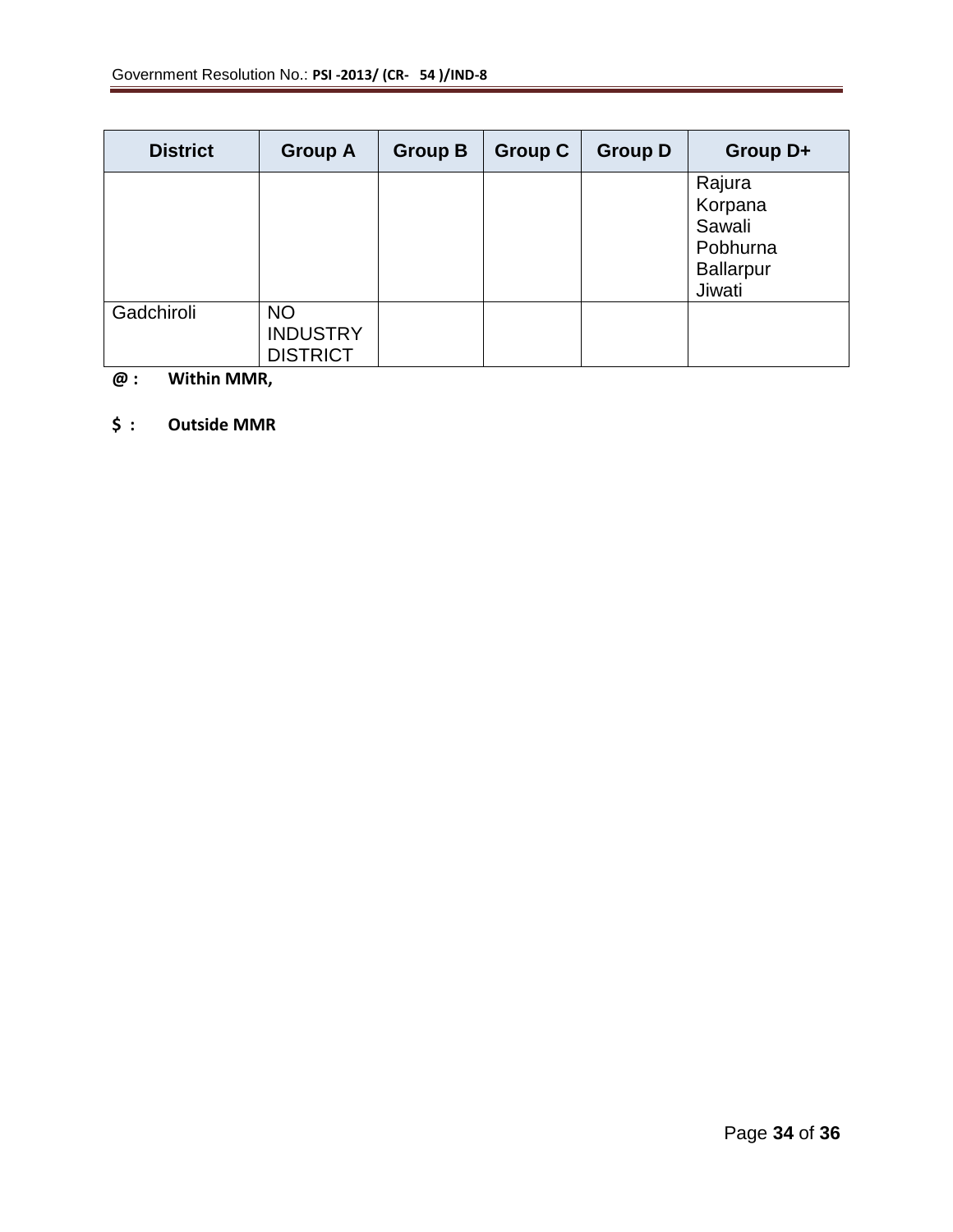## Annexure-II

## Naxalism affected Talukas

## (Government Resolution of Planning Department No. NAVIKA-2008/C. R. 209/Ka. 1416, Dated 31/5/2009 )

| Sr. | <b>District</b> | <b>Talukas</b>                                                                      |
|-----|-----------------|-------------------------------------------------------------------------------------|
| 1.  | Gadchiroli      | <b>All Talukas</b>                                                                  |
| 2.  | Gondiya         | All talukas                                                                         |
| 3.  | Chanrapur       | Chandrapur, Gondpipri, Rajura, Korpana, Jiwati,<br>Ballarsha, Pobhurna, Mul, Sawali |
| 4.  | <b>Bhandra</b>  | Sakoli, Lakhandur, Lakhani                                                          |
| 5.  | Yavatmal        | Pandharkawda, Wani, Zari-Jamdi, Ghatanji, Arni                                      |
| 6.  | Nanded          | Kinwat                                                                              |